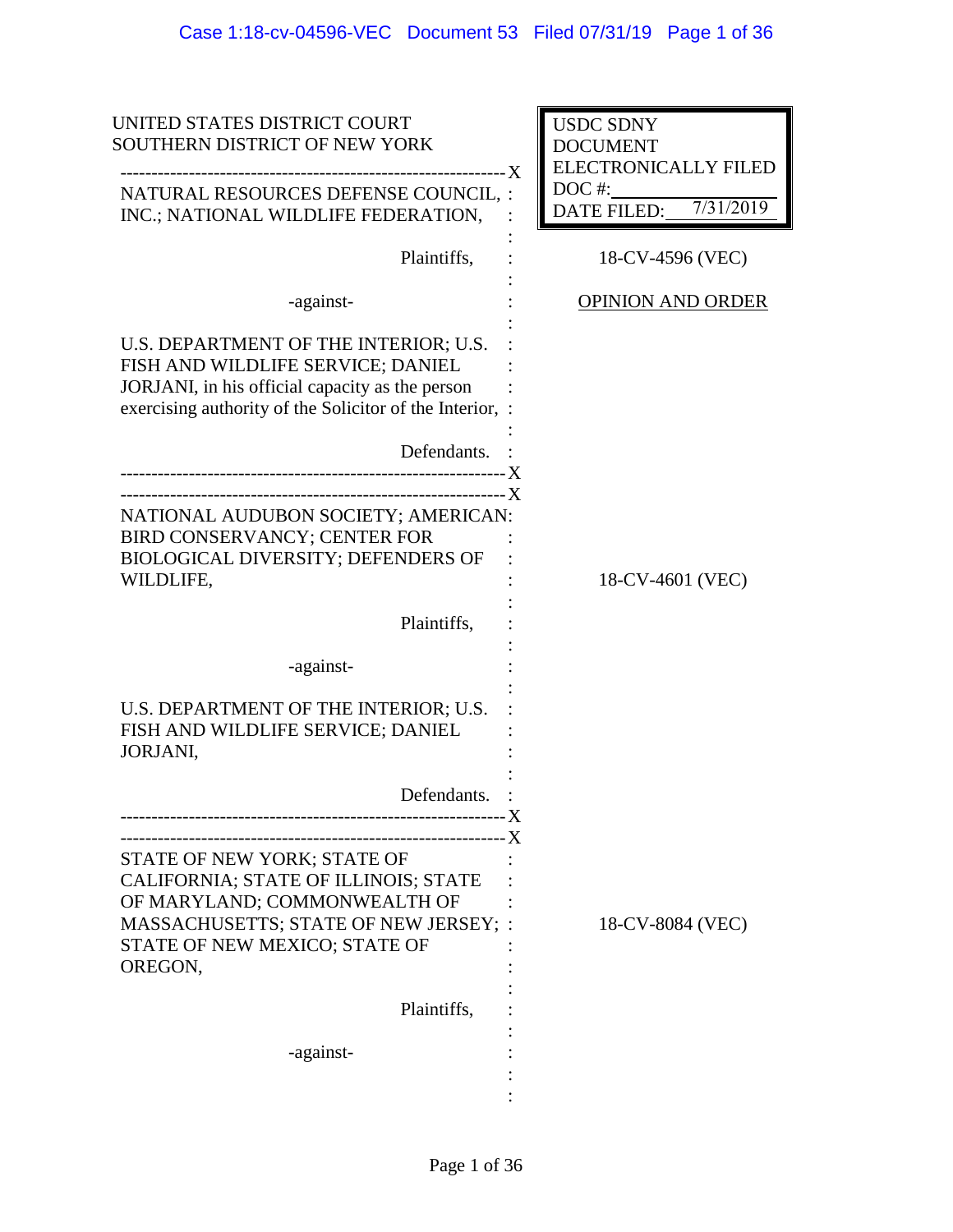:

U.S. DEPARTMENT OF THE INTERIOR; U.S. FISH AND WILDLIFE SERVICE; DANIEL JORJANI, in his official capacity as Principal Deputy Solicitor exercising the authority of the Solicitor of the Interior, : : : : :

Defendants. : -------------------------------------------------------------- X

VALERIE CAPRONI, United States District Judge:

Environmental interest groups and various States brought these three actions to vacate a December 2017 memorandum by Daniel Jorjani, Principal Deputy Solicitor of the United States Department of the Interior ("DOI"), that interprets the Migratory Bird Treaty Act ("MBTA") to permit the "incidental" taking, or killing, of migratory birds. *See* 18-CV-4596 Dkt. 1 (Compl.); 18-CV-4601 Dkt. 1 (Compl.); 18-CV-8084 Dkt. 6 (Compl.). Defendants—Principal Deputy Solicitor Jorjani, DOI, and the United States Fish and Wildlife Service ("FWS")—have moved to dismiss all three actions for lack of Article III standing and for failure to state claims under the Administrative Procedure Act ("APA"), 5 U.S.C. § 701 *et seq.*, among other grounds. *See* 18- CV-4596 Dkts. 26-28; 18-CV-4601 Dkts. 29-31; 18-CV-8084 Dkts. 44-46. The Court, meanwhile, has directed the parties to show cause why the cases should not be consolidated pursuant to Fed. R. Civ. P. 42(a)(2). *See* 18-CV-4596 Dkt. 51; 18-CV-4601 Dkt. 44; 18-CV-8084 Dkt. 64. For the following reasons, these cases are CONSOLIDATED, and Defendants' motions to dismiss are GRANTED IN PART and DENIED IN PART.

# **BACKGROUND1**

Because Defendants' motions largely concern procedural matters; because the briefs submitted by the parties and by several former DOI officials as *amici curiae* (*see* 18-CV-4596

 $\overline{a}$ 1 Throughout this opinion, the Court accepts Plaintiffs' factual allegations as true. *See, e.g.*, *Carter v. HealthPort Techs., LLC*, 822 F.3d 47, 56-57 (2d Cir. 2016) (facial motions under Fed. R. Civ. P. 12(b)(1)); *Gibbons v. Malone*, 703 F.3d 595, 599 (2d Cir. 2013) (motions under Fed. R. Civ. P. 12(b)(6)). Most of the background information related in this section, however, is undisputed or subject to judicial notice.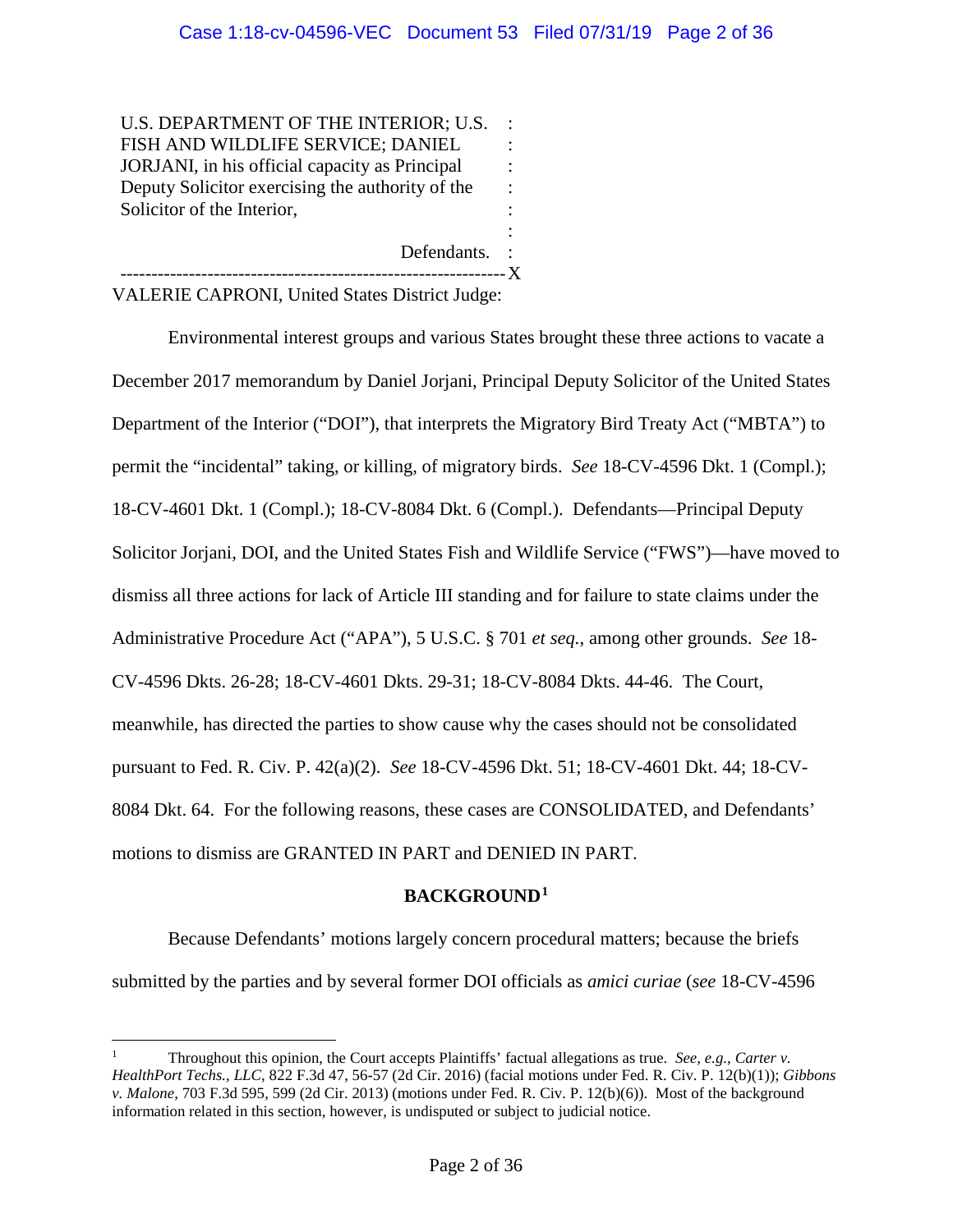# Case 1:18-cv-04596-VEC Document 53 Filed 07/31/19 Page 3 of 36

Dkt. 44 ex. 1) so thoroughly address the topic; and because the Court will provide further details throughout this opinion, only a brief description of the MBTA and the agency activities giving rise to this litigation is necessary.

In 1916, the United States and Great Britain, acting on Canada's behalf, entered into a treaty to protect migratory birds. *See* Convention Between the United States and Great Britain for the Protection of Migratory Birds, Gr. Brit.-U.S., Aug. 16, 1916, 39 Stat. 1702. In 1918, the United States enacted the MBTA to implement the treaty and similar treaties with other countries.<sup>2</sup> The MBTA generally provides that

> it shall be unlawful at any time, by any means or in any manner, to pursue, hunt, take, capture, kill, attempt to take, capture, or kill, possess, offer for sale, sell, offer to barter, barter, offer to purchase, purchase, deliver for shipment, ship, export, import, cause to be shipped, exported, or imported, deliver for transportation, transport or cause to be transported, carry or cause to be carried, or receive for shipment, transportation, carriage, or export, any migratory bird, any part, nest, or egg of any such bird, or any product, whether or not manufactured, which consists, or is composed in whole or part, of any such bird or any part, nest, or egg thereof.

16 U.S.C. § 703(a). In its current form, the MBTA makes any violation of its provisions a misdemeanor punishable by a fine of up to \$15,000 and imprisonment for up to six months. *Id.* § 707(a). Any knowing "take" of any migratory bird "by any manner whatsoever" with intent to sell it is a felony punishable by a fine of up to \$2,000 and imprisonment for up to two years. *Id.* § 707(b). Although the statute does not define "take," it is colloquially understood in the wildlife context to refer to an act by which a person achieves possession or control over an animal. An FWS regulation generally defines the term to mean "to pursue, hunt, shoot, wound, kill, trap,

 $\frac{1}{2}$  Throughout the twentieth century, the United States entered into similar treaties with Mexico, Japan, and the Soviet Union. *See* Convention Between the United States of America and the Union of Soviet Socialist Republics Concerning the Conservation of Migratory Birds and Their Environment, U.S.-U.S.S.R, Nov. 19, 1976, 29 U.S.T. 4647; Convention Between the Government of the United States of America and the Government of Japan for the Protection of Migratory Birds and Birds in Danger of Extinction, and Their Environment, Japan-U.S., Mar. 4, 1972, 25 U.S.T. 3329; Convention Between the United States of America and Mexico for the Protection of Migratory Birds and Game Mammals, Mex.-U.S., Feb. 7, 1936, 50 Stat. 1311.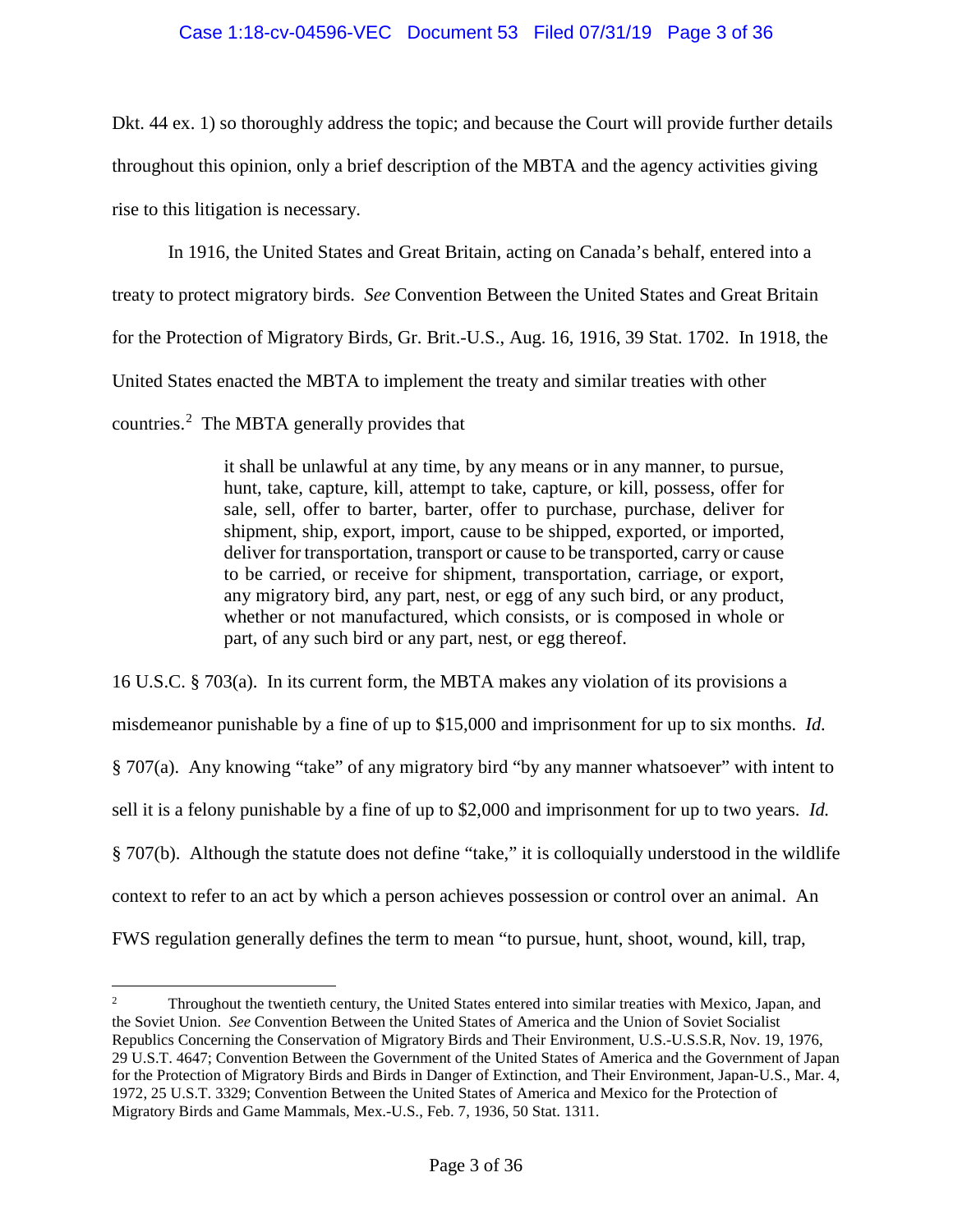## Case 1:18-cv-04596-VEC Document 53 Filed 07/31/19 Page 4 of 36

capture, or collect, or attempt to pursue, hunt, shoot, wound, kill, trap, capture, or collect." 50 C.F.R. § 10.12.

For decades, DOI had interpreted the MBTA as making any "incidental" take of a migratory bird—that is, a take that results from a human activity when taking the bird is not the purpose of the activity—a misdemeanor. *See* 18-CV-8084 Dkt. 6 app. A (Tompkins Op.) at 1-2, 12-15. Indeed, in early January 2017, DOI's Solicitor—the Department's chief lawyer and the DOI official charged with, among other things, issuing opinions setting forth DOI's interpretation of federal statutes—issued a memorandum that reaffirmed DOI's "long-standing interpretation that the MBTA prohibits incidental take." *Id.* at 2. That memorandum, officially known as M-37041, will be referred to in this opinion as the "Tompkins Opinion," named for the DOI Solicitor by whom it was issued.

In December 2017, following a change in administrations and Solicitor Tompkins's departure, DOI's Principal Deputy Solicitor, Daniel Jorjani—exercising the authority of the DOI Solicitor in the absence of a confirmed appointee to that office<sup>3</sup>—issued a new memorandum permanently withdrawing and replacing the Tompkins Opinion. *See* Dkt. 28 ex. A (Jorjani Op.) at 1.<sup>4</sup> This new memorandum, officially known as M-37050, will be referred to in this opinion as the "Jorjani Opinion."

The Jorjani Opinion reverses the Tompkins Opinion. It concludes that, "consistent with the text, history, and purpose of the MBTA, the statute's prohibitions on pursuing, hunting, taking, capturing, killing, or attempting to do the same apply only to affirmative actions that have

 $\overline{a}$ 

<sup>3</sup> Mr. Jorjani has since been nominated to be DOI Solicitor but has not been confirmed. *See PN552—Daniel Habib Jorjani—Department of the Interior*, Congress.gov, https://www.congress.gov/nomination/116thcongress/552?q=%7B%22search%22%3A%5B%22jorjani%22%5D%7D&s=1&r=1 (last visited July 28, 2019).

<sup>4</sup> Because Defendants have filed the Jorjani Opinion in identical format in all three cases, the Court cites to it according to its docket entry in 18-CV-4596 only.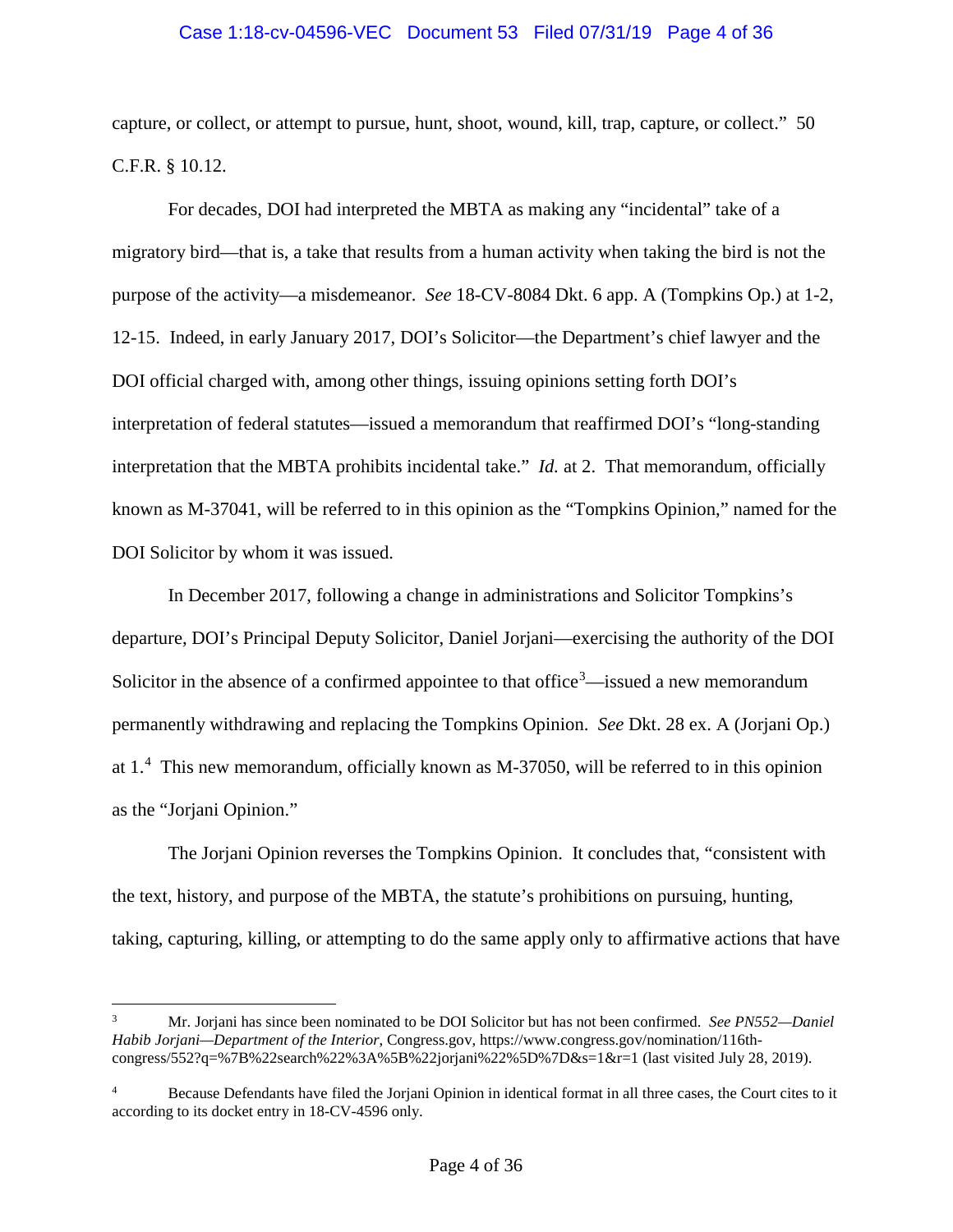### Case 1:18-cv-04596-VEC Document 53 Filed 07/31/19 Page 5 of 36

as their purpose the taking or killing of migratory birds, their nests, or their eggs." Dkt. 28 ex. A (Jorjani Op.) at 2. Acknowledging that "this interpretation is contrary" to DOI's "prior practice," the Opinion states that "[i]nterpreting the MBTA to apply to incidental or accidental actions hangs the sword of Damocles over a host of otherwise lawful and productive actions, threatening up to six months in jail and a \$15,000 penalty for each and every bird injured or killed." *Id.* at 1- 2 & n.4.

In April 11, 2018, the Principal Deputy Director of FWS—an agency within DOI issued a memorandum and a "frequently asked questions" document to "provide[] guidance to clarify what constitutes prohibited take" under the MBTA in light of the Jorjani Opinion. *See*  18-CV-8084 Dkt. 6 app. B (FWS Guidance) at 1. That memorandum notes that FWS "is modifying some policies and practices within its programs" to "[e]nsure consistency with the recently issued" Jorjani Opinion and directs FWS personnel to "ensure that [the agency's] comments, recommendations, or requirements are not based on, nor imply, authority under the MBTA to regulate incidental take of migratory birds." *Id.* at 1-2. It also provides that FWS "will not withhold a permit, request, or require mitigation based upon incidental take concerns under the MBTA."<sup>5</sup> *Id.* at 2.

In May 2018, the NRDC and Audubon Plaintiffs filed lawsuits challenging the Jorjani Opinion; in September 2018, the States filed a similar lawsuit. *See* 18-CV-4596 Dkt. 1 (NRDC Compl.); 18-CV-4601 Dkt. 1 (Audubon Compl.); 18-CV-8084 Dkt. 6 (States Compl.). All of the actions assert that the Jorjani Opinion's interpretation of the MBTA is "arbitrary, capricious, an

 $\frac{1}{5}$  In disposing of these motions, the Court considers the Tompkins Opinion and the FWS memorandum because they are appended to the States' Complaint. *See, e.g.*, *Kramer v. Time Warner Inc.*, 937 F.2d 767, 773 (2d Cir. 1991) (permitting a court to consider "documents attached to the complaint as exhibits or incorporated in the complaint by reference" in "resolving a motion to dismiss"). The Court also considers the Jorjani Opinion because it is "integral" to all three Complaints. *See, e.g.*, *Sira v. Morton*, 380 F.3d 57, 67 (2d Cir. 2004) ("A complaint is deemed to include . . . documents that, although not incorporated by reference, are integral to the complaint . . . ." (internal quotation marks omitted)).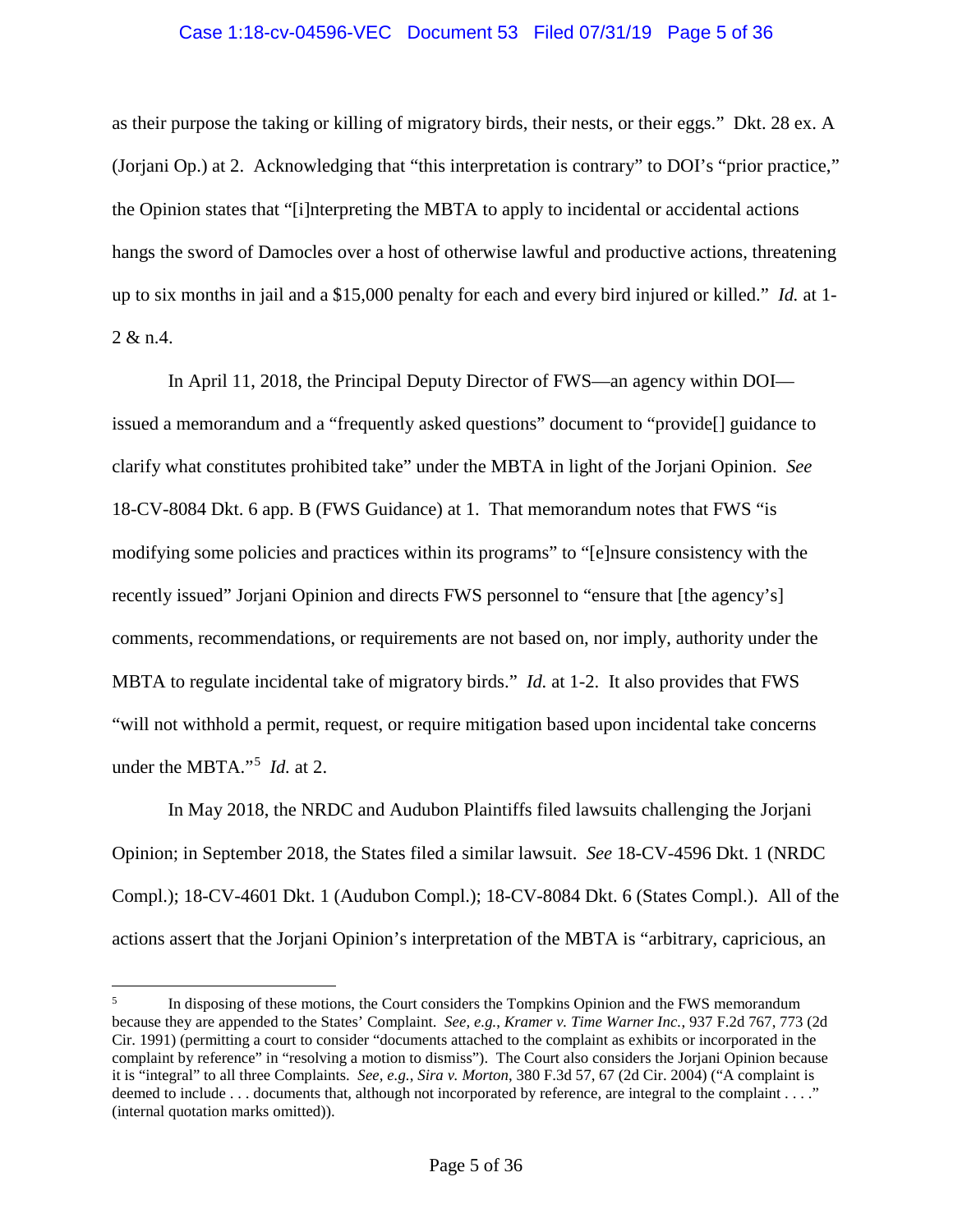### Case 1:18-cv-04596-VEC Document 53 Filed 07/31/19 Page 6 of 36

abuse of discretion, or otherwise not in accordance with law" in violation of the APA, 5 U.S.C. § 706(2)(A). *See* 18-CV-4596 Dkt. 1 (NRDC Compl.) ¶¶ 76-81; 18-CV-4601 Dkt. 1 (Audubon Compl.) ¶¶ 72-79; 18-CV-8084 Dkt. 6 (States Compl.) ¶¶ 42-46. The Audubon Complaint also contends that the Opinion was issued without notice and opportunity for comment in violation of 5 U.S.C. § 553 and without compliance with the National Environmental Policy Act ("NEPA"), 42 U.S.C. § 4332(C). *See* 18-CV-4601 Dkt. 1 (Audubon Compl.) ¶¶ 80-87. All three actions principally seek vacatur of the Opinion; the Audubon Complaint also requests that the Court "[r]einstate Defendants' prior interpretation and policy regarding MBTA coverage and implementation." *See* 18-CV-4596 Dkt. 1 (NRDC Compl.) at 25; 18-CV-4601 Dkt. 1 (Audubon Compl.) at 34; 18-CV-8084 Dkt. 6 (States Compl.) at 22.

On November 20, 2018, in an omnibus brief, Defendants moved to dismiss all three actions under Fed. R. Civ. P. 12(b)(1) and 12(b)(6). *See* 18-CV-4596 Dkts. 26-28; 18-CV-4601 Dkts. 29-31; 18-CV-8084 Dkts.  $44-46.6$  On July 8, 2019, the Court directed the parties to show cause why these three cases should not be consolidated pursuant to Fed. R. Civ. P. 42(a)(2). *See*  18-CV-4596 Dkt. 51; 18-CV-4601 Dkt. 44; 18-CV-8084 Dkt. 64. The parties consented to consolidation, subject only to (a) the Audubon Plaintiffs' "understanding that it would not prejudice their ability to litigate the NEPA and notice and comment claims asserted in their complaint but not in the NRDC Action or the States' Action," and (b) Plaintiffs' request "that they be permitted to continue to file separate briefs if there is further motion practice in the consolidated proceeding." 18-CV-4596 Dkt. 52; 18-CV-4601 Dkt. 46; 18-CV-8084 Dkt. 65.

 $\overline{a}$ 

<sup>6</sup> Because Defendants' memorandum and reply in support of their motions to dismiss are identical across all three cases, further citations to those documents in this order will reference their respective docket entries in 18-CV-4596.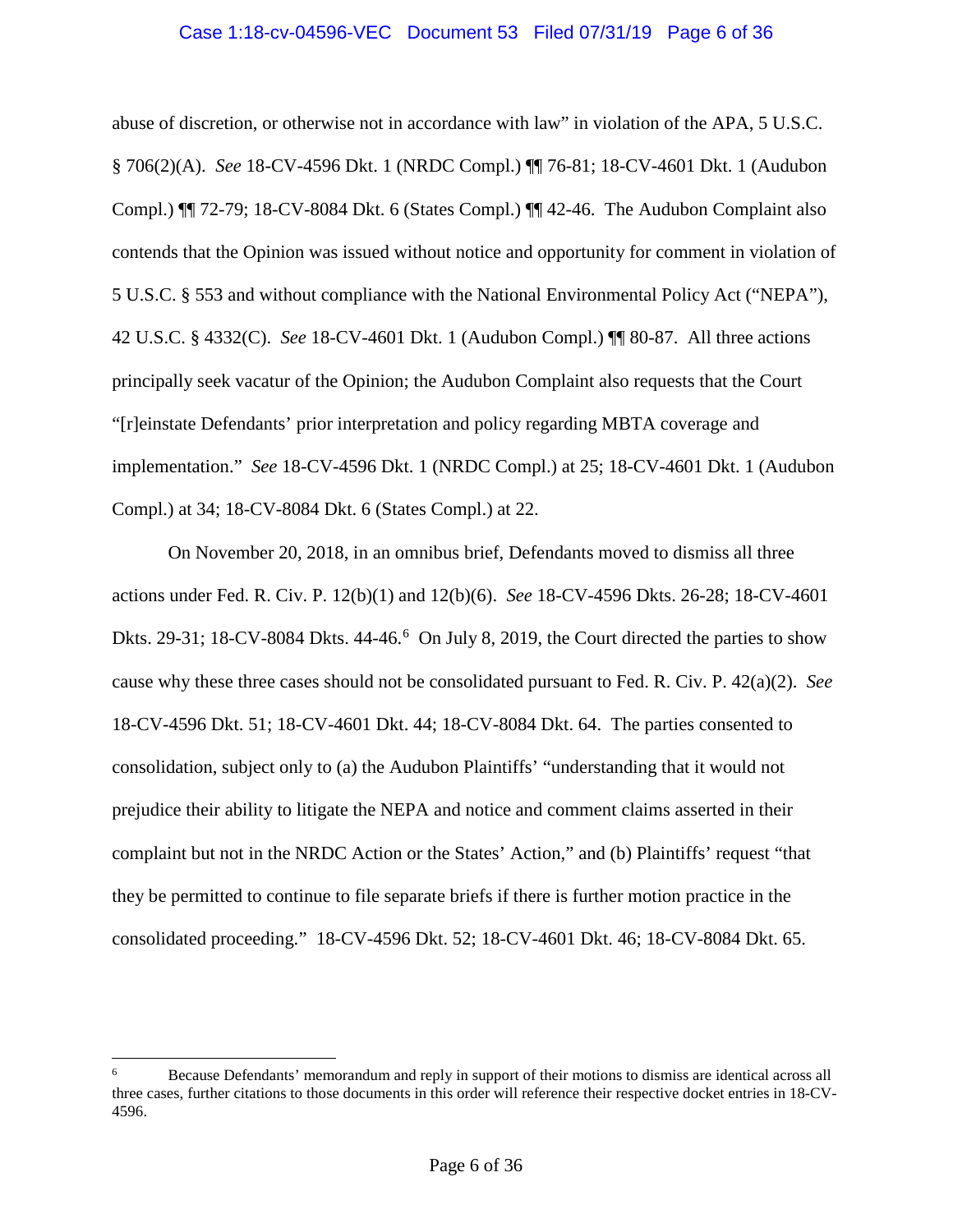## **DISCUSSION**

# **I. Consolidation**

Because these cases involve common questions of law and fact, and because the parties do not oppose consolidation, the Court consolidates the actions pursuant to Rule  $42(a)(2)$ . This consolidation is without prejudice to the Audubon Plaintiffs' ability to press their separate NEPA claim.<sup>7</sup> The Court denies without prejudice Plaintiffs' request that they be allowed to submit separate briefs in connection with further motion practice in the consolidated case. Whether separate briefs will be appropriate will depend on the type of briefing at issue, the degree to which Plaintiffs' positions vary, and the extent to which Plaintiffs' concerns regarding consolidated briefing can be alleviated through other accommodations—for instance, by allowing Plaintiffs to file a longer, consolidated brief.

# **II. Article III Standing**

Article III of the Constitution limits the jurisdiction of the federal courts to "Cases" and "Controversies." *Dep't of Commerce v. New York*, 139 S. Ct. 2551, 2565 (2019). "For a legal dispute to qualify as a genuine case or controversy, at least one plaintiff must have standing to sue." *Id.* In considering a facial motion to dismiss for lack of standing under Rule 12(b)(1), the Court must "determine whether the [complaint] alleges facts that affirmatively and plausibly suggest that the plaintiff has standing to sue." *Carter v. HealthPort Techs., LLC*, 822 F.3d 47, 56-57 (2d Cir. 2016) (citations and alterations omitted). The Court must "accept . . . as true all material factual allegations of the complaint . . . and draw . . . all reasonable inferences in favor of the plaintiff." *Id.* at 57 (citations and alterations omitted). The party invoking federal jurisdiction—here, Plaintiffs—must plausibly plead (1) an "injury in fact"—that is, "an invasion

 $\overline{a}$ 7 As this opinion will explain, *see infra* Pt. V, the Audubon Plaintiffs' notice-and-comment claim is dismissed with prejudice.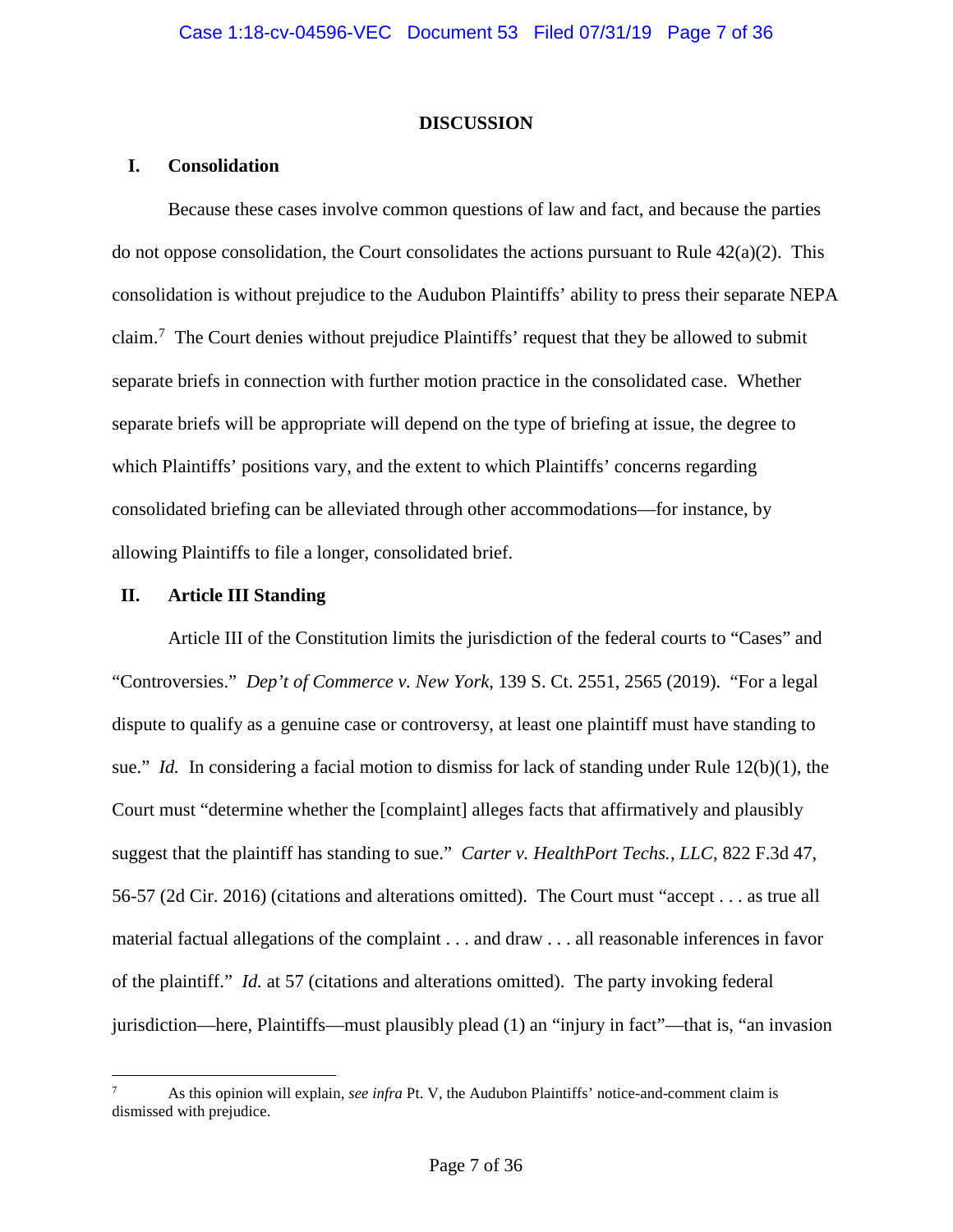## Case 1:18-cv-04596-VEC Document 53 Filed 07/31/19 Page 8 of 36

of a legally protected interest [that] is (a) concrete and particularized . . . and (b) actual or imminent, not conjectural or hypothetical"; (2) "a causal connection between the injury and the conduct complained of"—that is, the injury must be "fairly . . . traceable to the challenged action of the defendant, and not . . . the result of the independent action of some third party not before the court"; and (3) that it is "likely, as opposed to merely speculative, that the injury will be redressed by a favorable decision." *Lujan v. Defs. of Wildlife*, 504 U.S. 555, 560-61 (1992) (citations, internal quotation marks, and alterations omitted). "An allegation of future injury may suffice if the threatened injury is certainly impending, or there is a substantial risk that the harm will occur."<sup>8</sup> *Susan B. Anthony List v. Driehaus*, 573 U.S. 149, 158 (2014) (internal quotation marks omitted).

Contrary to Defendants' argument, at least one Plaintiff in this now-consolidated action has plausibly alleged Article III standing for each claim asserted and form of relief requested, thereby supplying the Court with jurisdiction over this case (at least insofar as the Constitution is concerned). *See, e.g.*, *Town of Chester v. Laroe Estates, Inc.*, 137 S. Ct. 1645, 1650-51 (2017) ("[A] plaintiff must demonstrate standing for each claim he seeks to press and for each form of relief that is sought. . . . The same principle applies when there are multiple plaintiffs. At least one plaintiff must have standing to seek each form of relief requested in the complaint." (citations and internal quotation marks omitted)); *Centro de la Comunidad Hispana de Locust Valley v. Town of Oyster Bay*, 868 F.3d 104, 109 (2d Cir. 2017) ("It is well settled that where, as

 $\overline{a}$ 

<sup>8</sup> Because Defendants' standing challenge is a "facial" one—that is, "based solely on the allegations of the complaint[s] or the complaint[s] and exhibits attached to [them]"—Plaintiffs bear "no evidentiary burden" at this stage. *Carter*, 822 F.3d at 56 (citations and alterations omitted). Plaintiffs will, of course, bear an evidentiary burden with respect to standing at later phases of this litigation. *See Lujan*, 504 U.S. at 561 ("In response to a summary judgment motion . . . the plaintiff can no longer rest on . . . mere allegations, but must set forth by affidavit or other evidence specific facts . . . which for purposes of the summary judgment motion will be taken to be true. And at the final stage, those facts (if controverted) must be supported adequately by the evidence adduced at trial." (citations and internal quotation marks omitted)).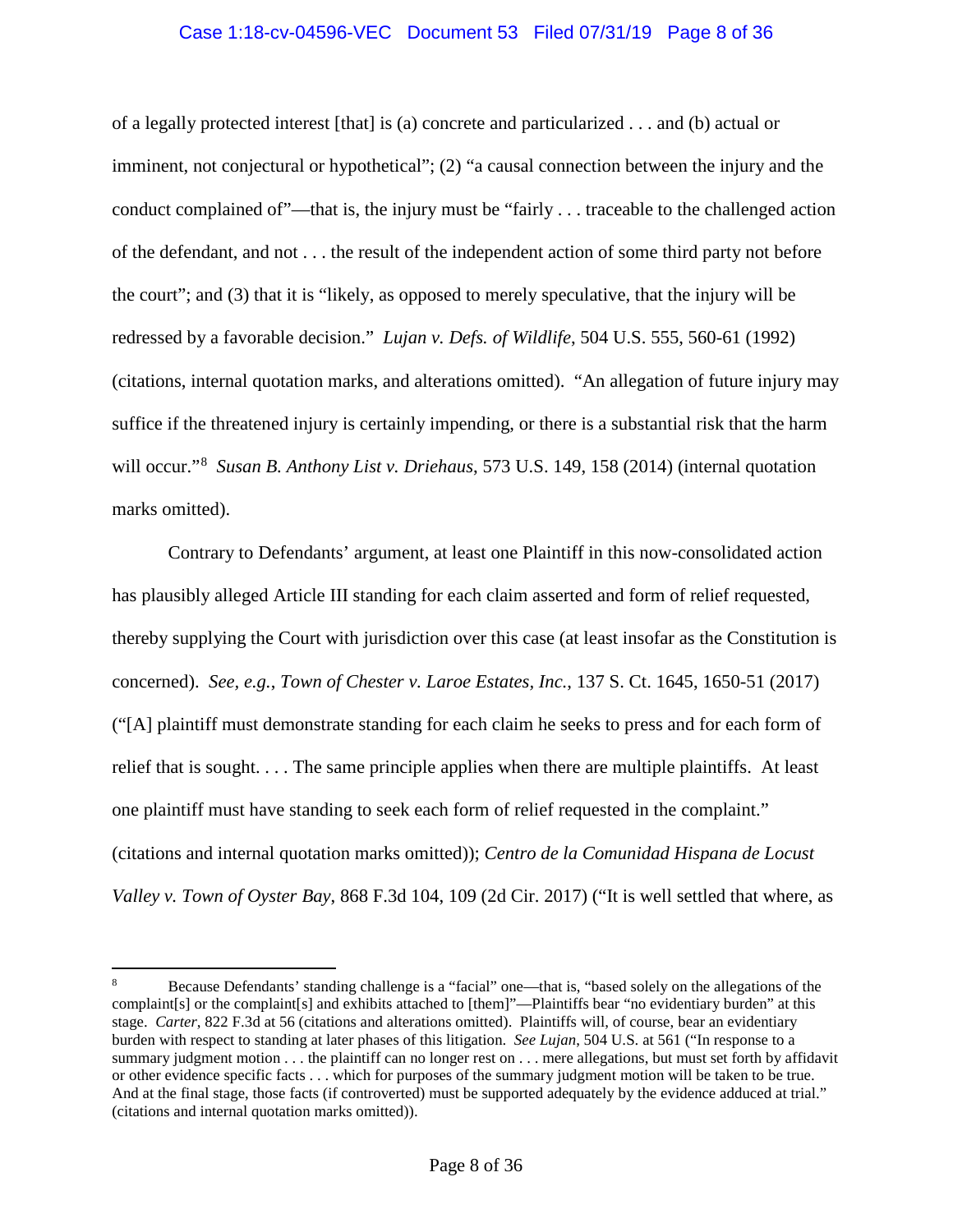#### Case 1:18-cv-04596-VEC Document 53 Filed 07/31/19 Page 9 of 36

here, multiple parties seek the same relief, the presence of one party with standing is sufficient to satisfy Article III's case-or-controversy requirement." (internal quotation marks omitted)). All Plaintiffs seek vacatur of the Jorjani Opinion under Section 706(2)(A) on the ground that the Opinion is contrary to the text of the MBTA. The Audubon Plaintiffs additionally seek vacatur under Section  $706(2)(A)$  and (D) on the ground that the Opinion was issued without notice and comment under 5 U.S.C. § 553 and in violation of NEPA. The Court therefore addresses Plaintiffs' standing in two parts, first addressing whether any Plaintiff has standing to seek vacatur under Section  $706(2)(A)$  and then addressing whether any of the Audubon Plaintiffs has standing to seek vacatur for failure to comply with Section 553 and NEPA.

A. Plaintiffs' Standing to Seek Vacatur of the Jorjani Opinion Under Section 706(2)(A)

Taking all of the States' allegations as true and drawing all inferences in their favor, *Carter*, 822 F.3d at 56-57, the Court is satisfied that at least one of the States has adequately alleged Article III standing to seek vacatur of the Jorjani Opinion under Section 706(2)(A).

Although the States advance several theories of injury, *see* 18-CV-8084 Dkt. 54 (States' Mem. in Opp. to MTD) at 5-10, the most obvious of them suffices for present purposes: the Jorjani Opinion creates substantial risk that migratory birds owned by the States will be killed by private actors. Under New York State law, for example, the State "owns all . . . game [and] wildlife . . . in the state" not held by private interests. N.Y. Envtl. Conserv. Law § 11-0105. According to the States' Complaint, this includes "well over 300 species of migratory birds protected under the [MBTA] that nest in or regularly migrate through New York." 18-CV-8084 Dkt. 6 (States' Compl.) ¶ 13. As the States allege in detail, *see id.* ¶¶ 30-37, by barring FWS from criminally prosecuting private industrial behavior that incidentally kills birds owned by the State of New York, the Jorjani Opinion has eliminated the primary incentive private actors had to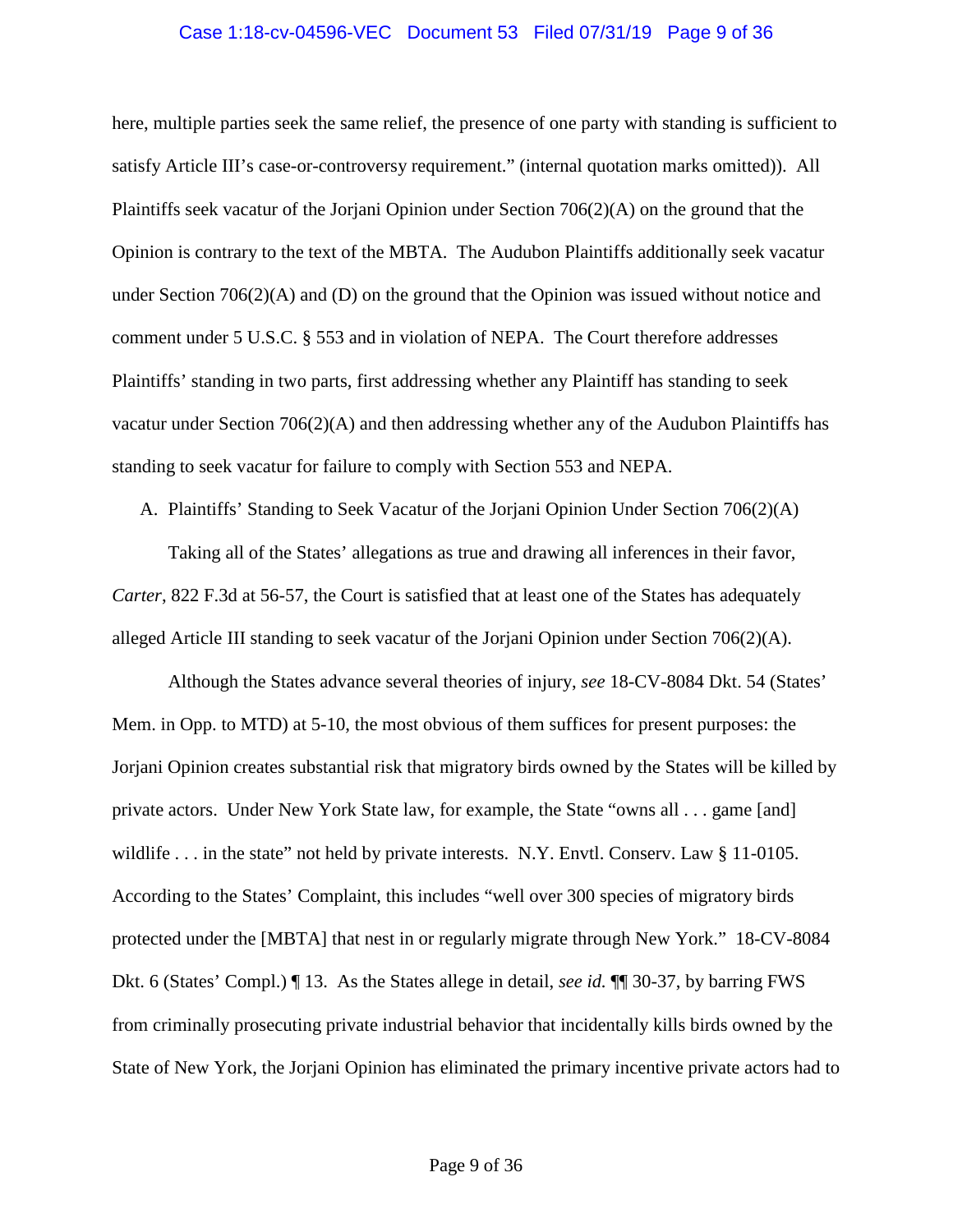#### Case 1:18-cv-04596-VEC Document 53 Filed 07/31/19 Page 10 of 36

take precautionary measures to minimize or prevent bird deaths or to avoid altogether certain industrial activities that create a risk of such deaths. The Opinion therefore creates a "substantial risk," *Driehaus*, 573 U.S. at 158, that private actors will incidentally kill at least one migratory bird—and probably many more—owned by the State of New York. This "substantial risk that . . . harm will occur" to the State's property constitutes injury in fact. *Driehaus*, 573 U.S. at 158; *see also, e.g.*, *Alfred L. Snapp & Son, Inc. v. Puerto Rico ex rel. Barez*, 458 U.S. 592, 601- 02 (1982) ("[L]ike other associations and private parties, a State is bound to have a variety of proprietary interests. A State may, for example, own land or participate in a business venture. As a proprietor, it is likely to have the same interests as other similarly situated proprietors. And like other such proprietors it may at times need to pursue those interests in court.").

Defendants' response—that Plaintiffs' theory of injury "depends on [speculative] assumptions about how potential violators of the MBTA will alter their behavior in response to the [O]pinion, and further assumptions about how that change in behavior will affect migratory birds," Dkt. 27 (Mem. in Supp. of MTD) at 17; *see also id.* at 19-20 (reasserting same argument against the States)—runs counter to the Opinion they are defending. In his Opinion, Principal Deputy Solicitor Jorjani asserted that changing DOI's interpretation of the MBTA to permit incidental take was justified in part because the Department's longstanding contrary interpretation, and its accompanying threat of prison time and a \$15,000-per-bird fine, "h[ung] the sword of Damocles" over private actors, creating a "threat of prosecution" that inhibited "a host of otherwise lawful and productive actions." Dkt. 28 ex. A (Jorjani Op.) at 1-2. Now that the shoe is on the other foot, Defendants cannot credibly dismiss as speculative the logic underlying the States' theory of injury: potential MBTA liability for incidental takes has historically caused companies to take reasonable measures to avoid such takes; the Jorjani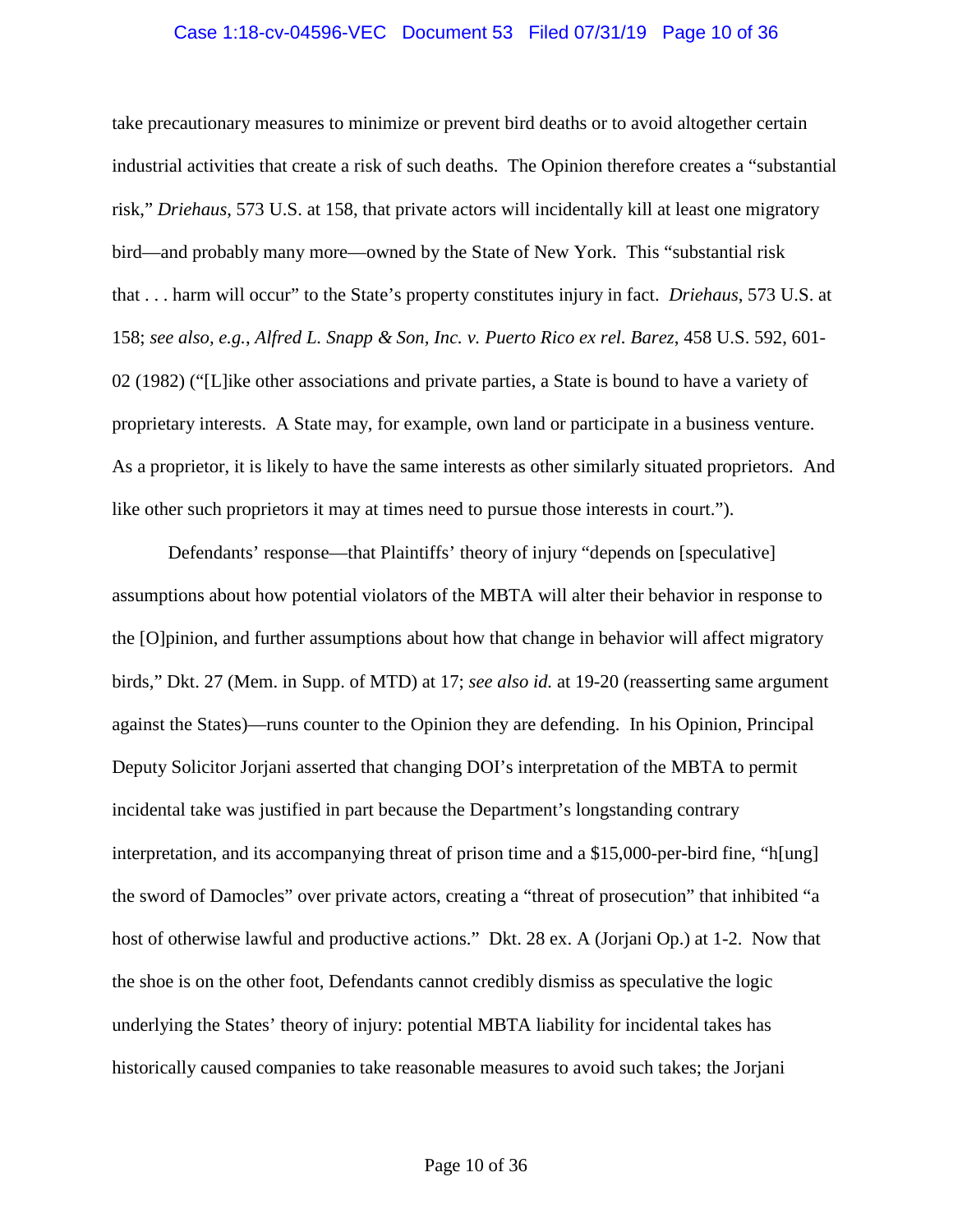#### Case 1:18-cv-04596-VEC Document 53 Filed 07/31/19 Page 11 of 36

Opinion, by eliminating that threat of criminal liability, has eliminated companies' incentives to take such measures; therefore, the Jorjani Opinion creates a substantial risk that there will be an increase in the number of incidental bird deaths. 18-CV-8084 Dkt. 6 (States' Compl.) ¶¶ 34-37. Indeed, common sense supports the States' logic: the lower the potential cost of incidentally killing a migratory bird, the more likely private actors are to weigh the pros and cons of activities in which they wish to engage that incidentally kill migratory birds in favor of engaging in those activities. It follows that eliminating the threat of federal criminal prosecution under the MBTA substantially increases the risk that migratory birds owned by the Plaintiff States will be killed. That substantial risk of injury to a State's proprietary interest constitutes injury in fact. *See, e.g.*, *Nat. Res. Def. Council v. EPA*, 755 F.3d 1010, 1017 (D.C. Cir. 2014) ("It is well-established that standing will lie where a plaintiff demonstrates that the challenged agency action authorizes the conduct that allegedly caused the plaintiff's injuries, if that conduct would allegedly be illegal otherwise. . . . This is precisely the case here. Once [the defendant agency] promulgated the [action at issue], it was a hardly-speculative exercise in naked capitalism to predict that facilities would take advantage of it to burn hazardous-waste-derived fuels rather than more expensive fossil fuels." (internal quotation marks, alterations, and citations omitted)).

This reasoning disposes of Defendants' arguments on causation and redressability as well. As an initial matter, Defendants misstate the causation inquiry when they assert that "Plaintiffs cannot satisfy the traceability requirement" because "the potential injuries alleged in the complaints would only result from the conduct of parties potentially subject to regulation under the MBTA." Dkt. 27 (Mem. in Supp. of MTD) at 21. "This wrongly equates injury 'fairly traceable' to the defendant with injury as to which the defendant's actions are the very last step in the chain of causation." *Bennett v. Spear*, 520 U.S. 154, 168-69 (1997). The fact that a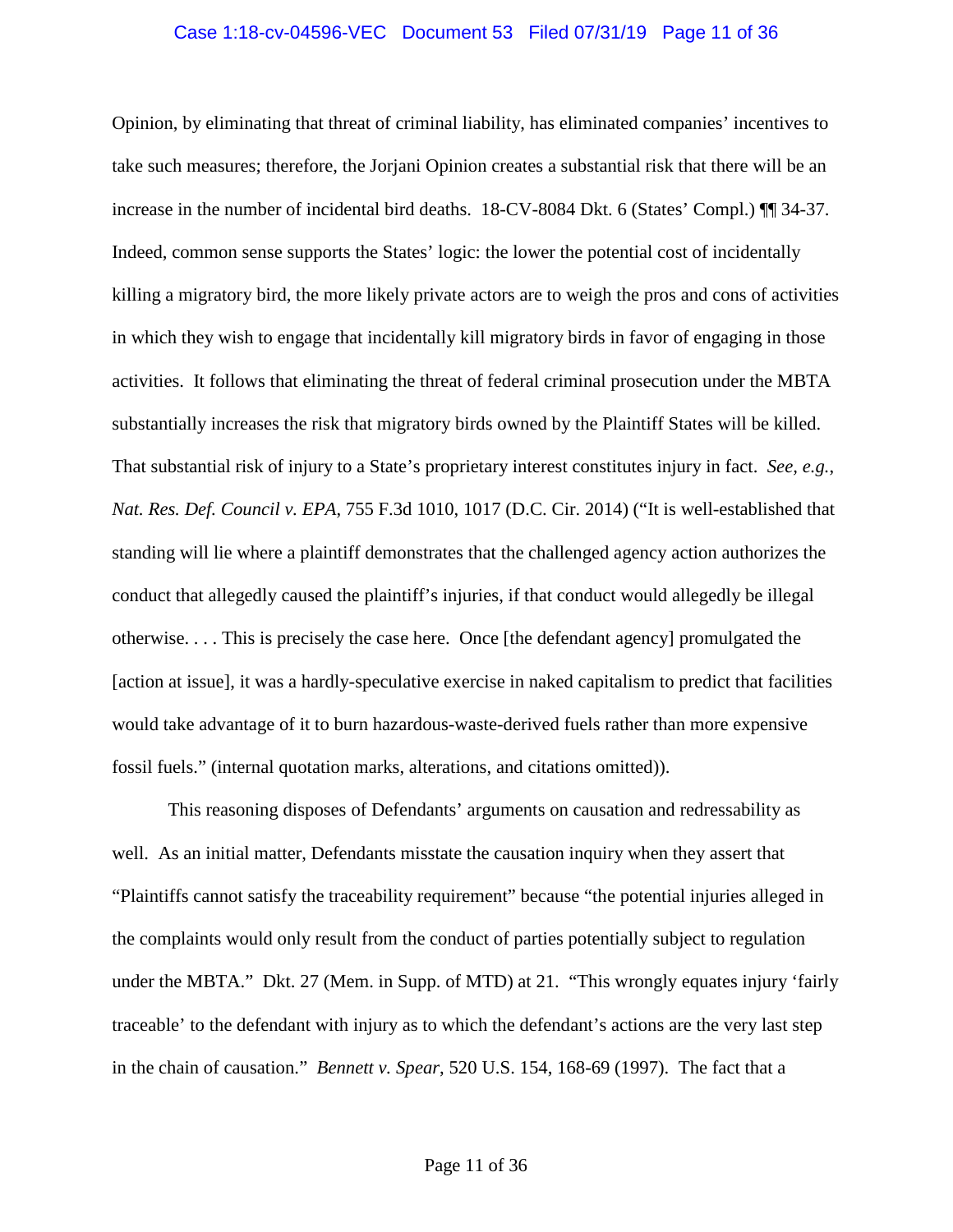#### Case 1:18-cv-04596-VEC Document 53 Filed 07/31/19 Page 12 of 36

plaintiff's causation theory rests ultimately on the choices of third parties does not by itself preclude standing. Because Article III requires only *de facto* causality, at the pleading stage, Plaintiffs' burden is to allege facts "showing that third parties will likely react in predictable ways" to the Jorjani Opinion and that their predictable reaction will cause the injuries about which Plaintiffs complain. *Commerce*, 139 S. Ct. at 2566 (citing *Block v. Meese*, 793 F.2d 1303, 1309 (D.C. Cir. 1986) (Scalia, J.)); *see also Lujan*, 504 U.S. at 562.

The States have carried that burden. Taking the States' allegations as true, there is a "substantial likelihood" that by eliminating the threat of federal criminal prosecution under the MBTA, the Jorjani Opinion has substantially reduced the potential cost of activities that incidentally kill migratory birds, making it more likely that third parties will undertake such activities and kill at least one migratory bird owned by one of the Plaintiff States. *Nat. Res. Def. Council v. Nat'l Highway Traffic Safety Admin.*, 894 F.3d 95, 104 (2d Cir. 2018). Further, it is plausible that vacating the Jorjani Opinion because it contravenes the text of the MBTA, as Plaintiffs request, would reduce that risk. *See id.* at 104-05 ("The notion that financial incentives deter environmental misconduct is hardly novel." (brackets omitted) (quoting *In re Idaho Conservation League*, 811 F.3d 502, 510 (D.C. Cir. 2016)). That is all that the redressability inquiry requires. *See, e.g.*, *Chevron Corp. v. Donziger*, 833 F.3d 74, 121 (2d Cir. 2016) ("A plaintiff satisfies the redressability requirement when he shows that a favorable decision will relieve a discrete injury to himself. He need not show that a favorable decision will relieve his every injury." (citation omitted)); *see also Massachusetts v. EPA*, 549 U.S. 497, 526 (2007) (finding redressability where "risk of catastrophic harm" due to climate change "would be reduced *to some extent* if petitioners received the relief they seek" (emphasis added)). Because the States' theories of causation and redressability rest "on the predictable effect of Government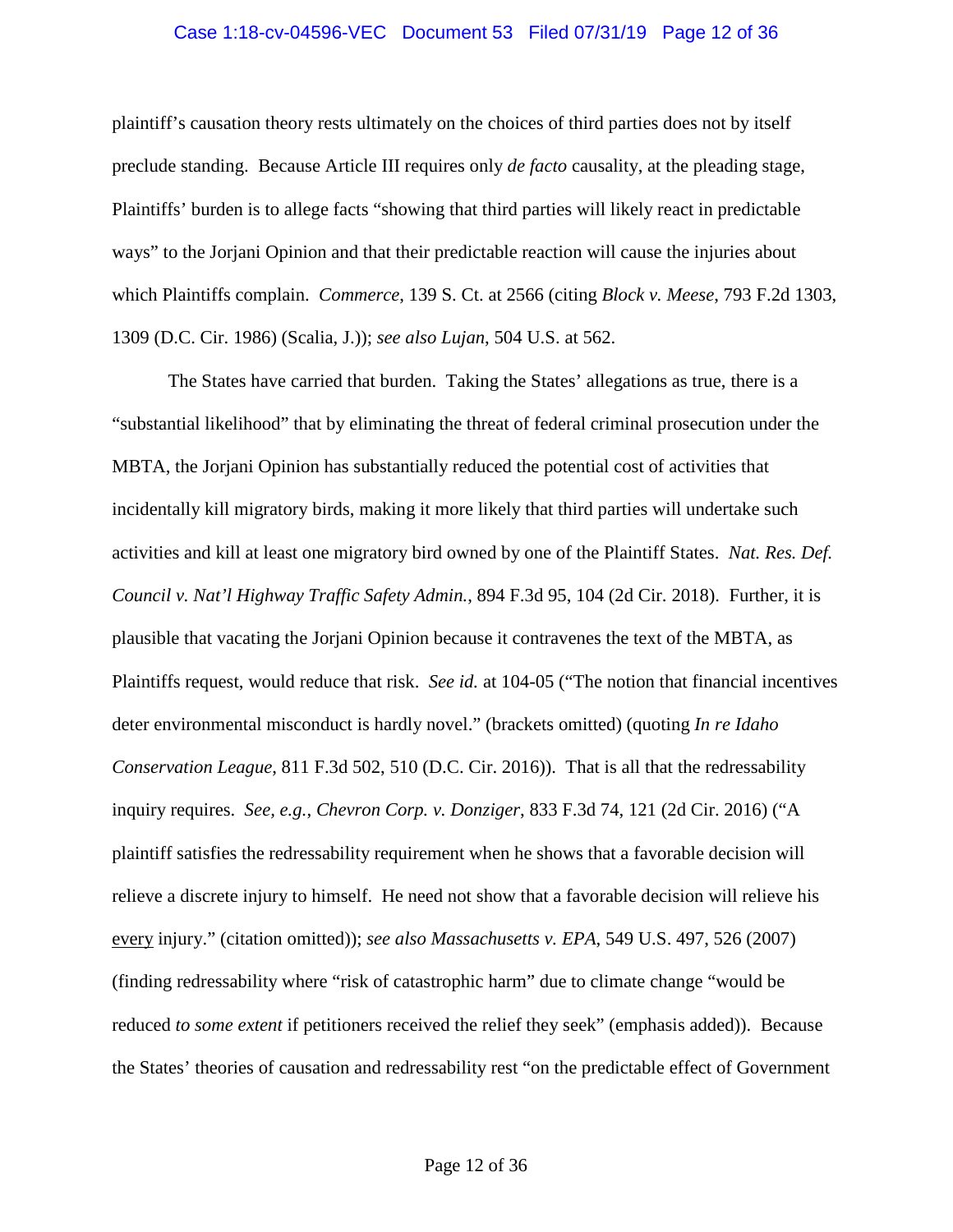# Case 1:18-cv-04596-VEC Document 53 Filed 07/31/19 Page 13 of 36

action on the decisions of third parties," *Commerce*, 139 S. Ct. at 2566, the Court is satisfied that the States have adequately pleaded Article III standing to seek vacatur of the Jorjani Opinion under Section  $706(2)(A)$ .<sup>9</sup>

Stomping their feet and growling "you can't make me," Defendants next contend that vacatur of the Jorjani Opinion would not actually redress Plaintiffs' alleged injuries because, even if the Opinion is vacated, Defendants' enforcement priorities and decisions with respect to incidental take would not return to the "pre-Opinion . . . *status quo*." Dkt. 27 (Mem. in Supp. of MTD) at 23-24. This argument is a red herring. Article III's redressability element does not, first of all, require that the judicial relief a plaintiff requests achieve the pre-decision status quo. The prevention of even *one* injury fairly traceable to an agency's challenged conduct—here, the incidental take of *one* migratory bird owned by *one* of the Plaintiff States—suffices. *See, e.g.*, *Donziger*, 833 F.3d at 121 ("A plaintiff satisfies the redressability requirement when he shows that a favorable decision will relieve a discrete injury to himself. He need not show that a favorable decision will relieve his every injury." (citation omitted)). Moreover, the Supreme Court long ago rejected the notion that an agency's allegedly unlawful decision to suspend a rule

 $\overline{a}$ 9 Further confirming the Court's conclusion, Principal Deputy Solicitor Jorjani jettisoned DOI's prior interpretation of the MBTA precisely because the specter of prosecution inhibited industry activities that incidentally kill migratory birds. *See* Dkt. 28 ex. A (Jorjani Op.) at 1-2. Unless it is now Defendants' position that Jorjani's stated reason for altering DOI's interpretation of the MBTA was specious, it is hardly speculative that a court order repudiating that interpretation and vacating the Jorjani Opinion would restore the "sword of Damocles" that, in Principal Deputy Solicitor Jorjani's own view, historically inhibited "a host" of private activities that incidentally kill migratory birds, *id.*

The well-understood deterrent value of criminal environmental regulations sets this case apart from *Burton v. Central Interstate Low-Level Radioactive Waste Compact Commission*, 23 F.3d 208, 210 (8th Cir. 1994), *Town of Babylon v. Federal Housing Finance Agency*, 699 F.3d 221, 229-30 (2d Cir. 2012), and *Simon v. Eastern Kentucky Welfare Rights Organization*, 426 U.S. 26, 42-44 (1976). *See* Dkt. 27 (Mem. in Opp. to MTD) at 24, 26-27 (citing these cases). In those cases, the third-party conduct that was the immediate cause of the plaintiffs' injury would have been lawful even in the absence of the government regulation being challenged. Not so here. *See, e.g.*, *Bennett*, 520 U.S. at 169 ("While . . . it does not suffice if the injury complained of is the result of the *independent* action of some third party not before the court, . . . that does not exclude injury produced by determinative or coercive effect upon the action of someone else." (internal quotation marks, alterations, and citations omitted)).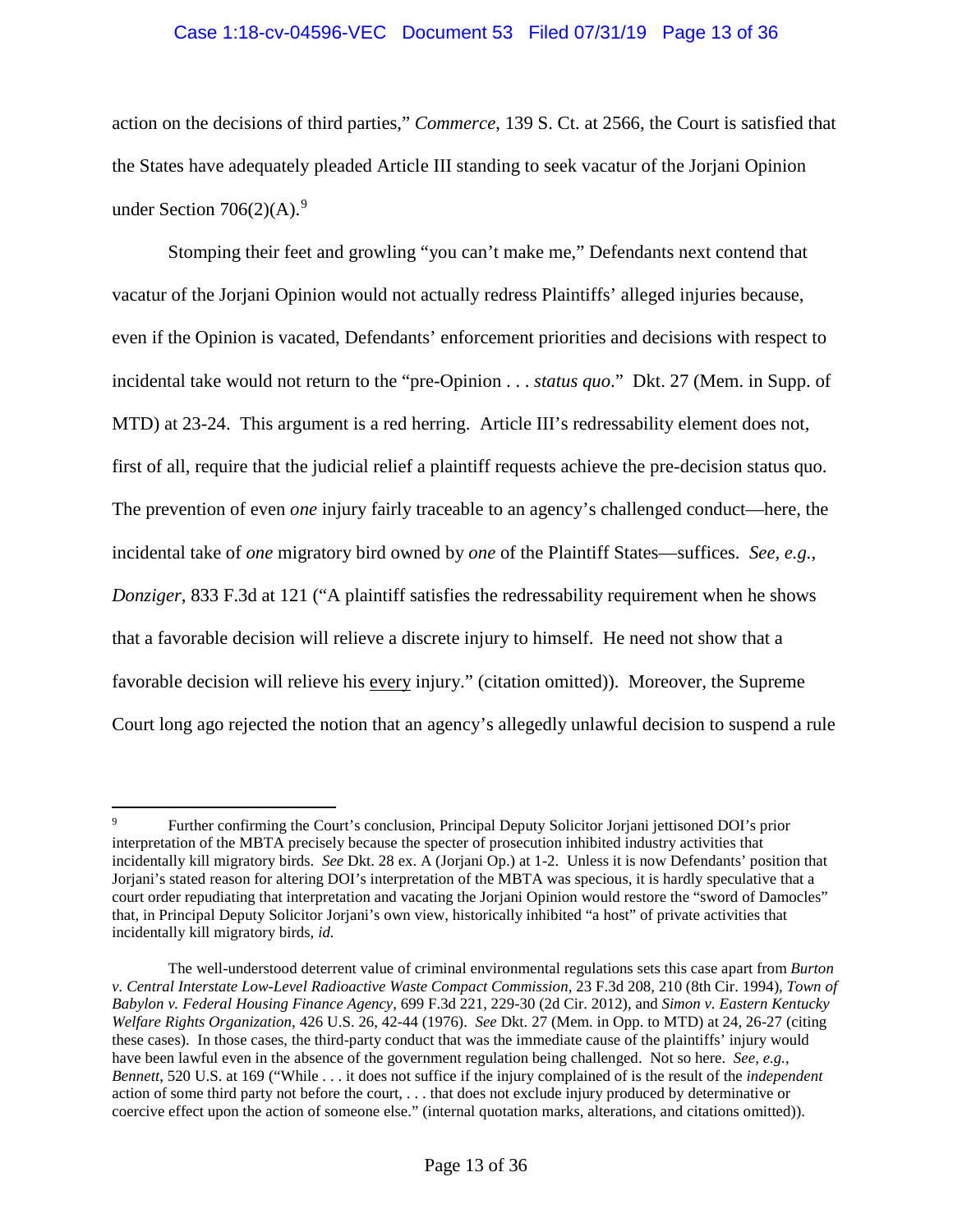## Case 1:18-cv-04596-VEC Document 53 Filed 07/31/19 Page 14 of 36

is not redressable for Article III purposes merely because the agency would have discretion to abstain from enforcing the rule even if its decision suspending the rule was vacated. In *Federal Election Commission v. Akins*, 524 U.S. 11, 25 (1998), the Supreme Court held that a decision by the Federal Election Commission that a particular political organization was exempt from federal reporting requirements was redressable even though, were the Commission's decision vacated and the case remanded, the Commission could nonetheless decide "in the exercise of its discretion not to require [the committee] to produce the information." As the Court explained, "[a]gencies often have discretion about whether or not to take a particular action," "[y]et those adversely affected by a discretionary agency decision generally have standing to complain that the agency based its decision upon an improper legal ground." *Id.* Other courts have read *Akins*  to reject the argument that "the redressability element of constitutional standing requires a plaintiff to establish that the defendant agency will actually enforce any new binding regulations against [a] regulated third party." *Animal Legal Def. Fund, Inc. v. Glickman*, 154 F.3d 426, 443- 44 (D.C. Cir. 1998) (en banc); *see also, e.g.*, *Nat'l Wrestling Coaches Ass'n v. Dep't of Educ.*, 366 F.3d 930, 940-41 (D.C. Cir. 2004) ("[A] federal court may find that a party has standing to challenge government action that permits or authorizes third-party conduct that would otherwise be illegal in the absence of the Government's action."), *abrogated in part on other grounds as recognized in Perry Capital LLC v. Mnuchin*, 864 F.3d 591, 620 (D.C. Cir. 2017); *Marouf v. Azar*, No. 18-CV-378, 2019 WL 2452315, at \*8 (D.D.C. June 12, 2019) (same); *Kwong v. Bloomberg*, 876 F. Supp. 2d 246, 251-53 (S.D.N.Y. 2012) (same).

That reasoning applies here. There is no dispute that before the Jorjani Opinion, the official position of DOI and FWS was that incidental takes of migratory birds were illegal and subject to criminal prosecution pursuant to the MBTA. 18-CV-8084 Dkt. 6 app. A (Tompkins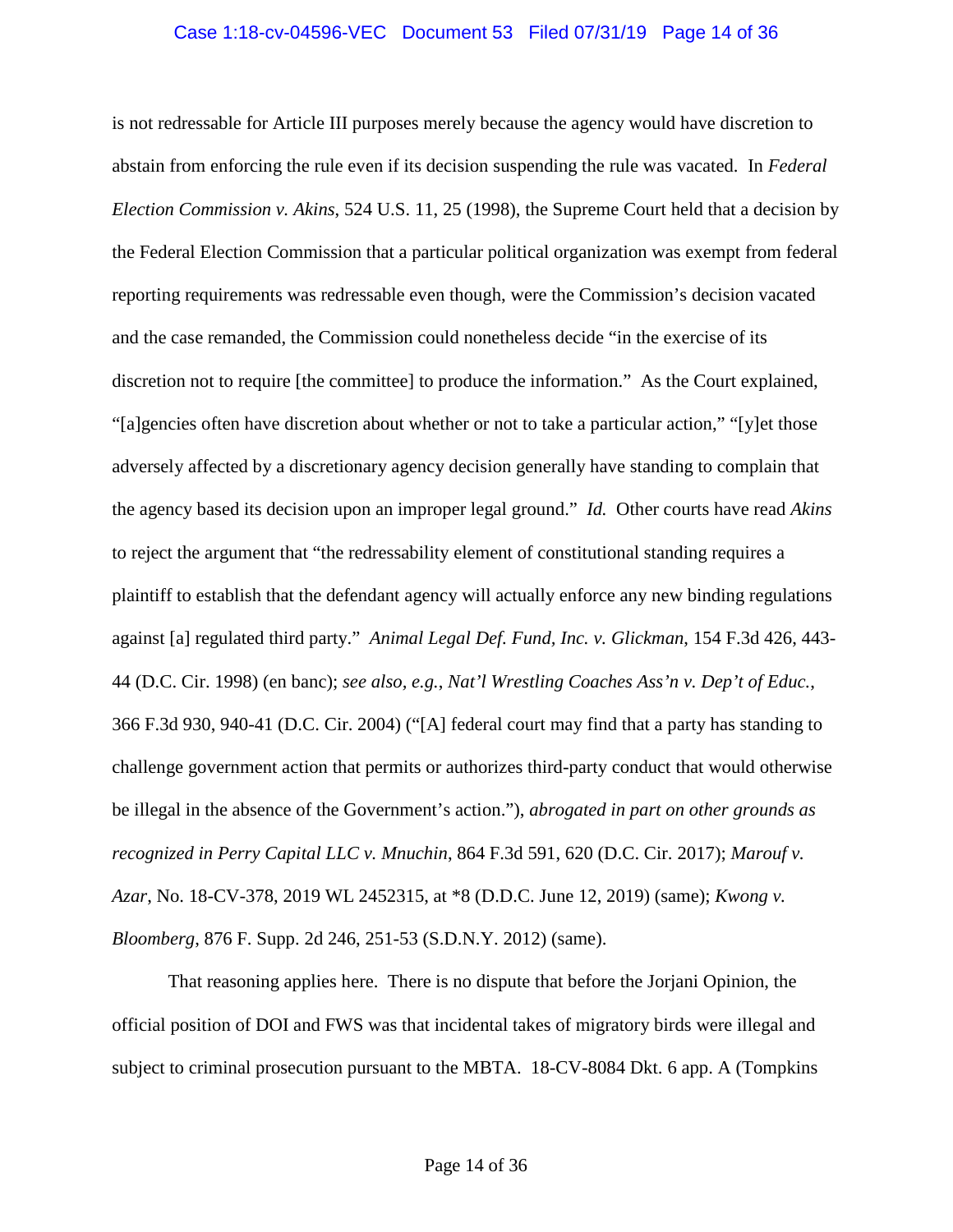Op.) at 2; *see also Citizens Against Casino Gambling in Erie Cty. v. Chaudhuri*, 802 F.3d 267, 277 n.8 (2d Cir. 2015) ("The Solicitor's M-Opinions are binding on the DOI as a whole. After an M-Opinion is completed, the DOI will take action consistent with the legal interpretation explained by the Solicitor." (citation and alterations omitted)). Nor is there any dispute that the Jorjani Opinion "permanently with[drew]" the Tompkins Opinion "and replace[d]" it with the official position that the MBTA prohibits only purposeful takes. Dkt. 27 (Mem. in Supp. of MTD) at 7; *see also* Dkt. 28 ex. A (Jorjani Op.) at 1 ("[T]his memorandum permanently withdraws and replaces Opinion M-37041."). An order vacating the Jorjani Opinion would, therefore, (1) reinstate the Tompkins Opinion's conclusion that incidental takes are unlawful as DOI and FWS's official interpretation of the MBTA; and (2) thereby restore the metaphorical sword of Damocles over the heads of private industry.<sup>10</sup> Plaintiffs are not required to establish that DOI or FWS "will actually enforce" the MBTA against third parties, *Glickman*, 154 F.3d at 443-44, or disprove the possibility that private actors might continue "their injurious conduct in violation of the law" after vacatur, *Nat'l Wrestling Coaches Ass'n*, 366 F.3d at 941. *Akins* and its progeny make clear that Article III's redressability requirement is satisfied because, were the

 $\overline{a}$ <sup>10</sup> For these reasons, the Court rejects Defendants' contention that the Tompkins Opinion "would still be suspended and withdrawn following the resolution of these matters." Dkt. 27 (Mem. in Supp. of MTD) at 23 n.10. The permanent withdrawal of the Tompkins Opinion was accomplished by, and was part and parcel of, the Jorjani Opinion. *See* Dkt. 28 ex. A (Jorjani Op.) at 1 ("[T]his memorandum permanently withdraws and replaces Opinion M-37041."). Vacating the Jorjani Opinion would therefore nullify the withdrawal of the Tompkins Opinion—or, to avoid the double negative, reinstate it.

On the topic of remedies, the Court notes that it need not concern itself at this stage with Defendants' contention that "the only appropriate remedy" if Plaintiffs succeed on their APA claims "would be a remand to DOI to consider any issues the Court deem[s] necessary, *without vacatur*." Dkt. 27 (Mem. in Supp. of MTD) at 22 n.9. As Defendants recognize, "detailed consideration of potential remedies is unnecessary in [resolving] this motion," *id.*, and in conducting the Article III standing inquiry, the Court must assume that Plaintiffs will succeed on the merits of their claims—including their request for vacatur of the Jorjani Opinion, *see, e.g.*, *Scenic Am., Inc. v. U.S. Dep't of Transp.*, 836 F.3d 42, 55 (D.C. Cir. 2016). This is without prejudice, of course, to Defendants' litigating the appropriate remedy should Plaintiffs prevail on the merits.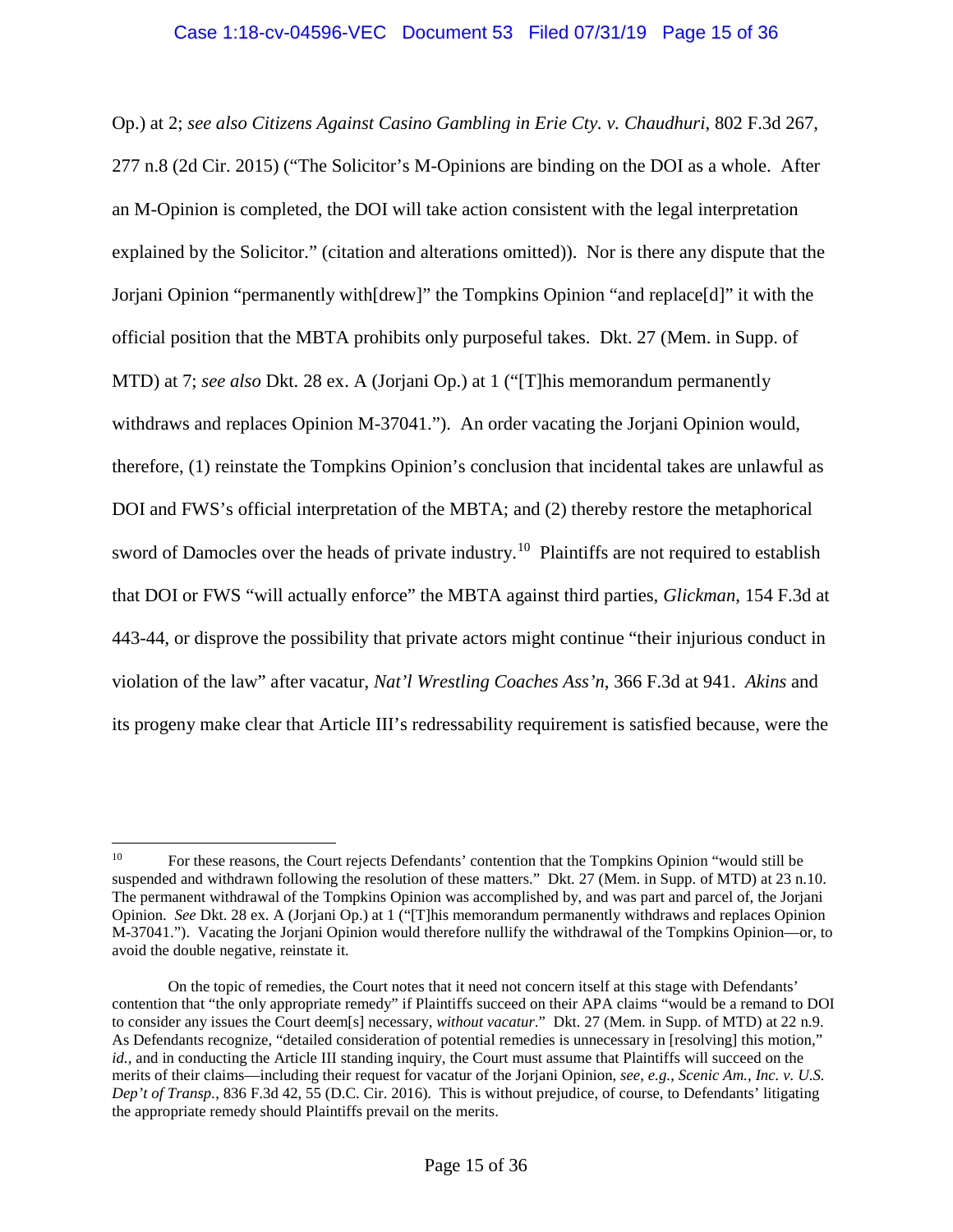# Case 1:18-cv-04596-VEC Document 53 Filed 07/31/19 Page 16 of 36

Jorjani Opinion vacated, Defendants would once again be empowered to prosecute incidental takes under the MBTA.<sup>11</sup>

The Court is also unpersuaded by Defendants' argument that, given their "clear expression of their interpretation of the [MBTA] and their intent to pursue rulemaking to codify that interpretation," private behavior vis-à-vis incidental takes will not change even if the Jorjani Opinion is vacated and the "sword of Damocles" restored. Dkt. 27 (Mem. in Supp. of MTD) at 26-27; *see also* Dkt. 50 (Reply in Supp. of MTD) at 8-9. As far as this Court is aware, Defendants' "intent to pursue rulemaking to codify" the Jorjani Opinion remains inchoate. And the Court cannot at this juncture accept as gospel Defendants' theory that a nod is as good as a wink as far as private interests potentially subject to criminal prosecution and fines under the MBTA are concerned. After all, as Principal Deputy Solicitor Jorjani himself colorfully explained, "the value of a sword of Damocles is that it hangs—not that it drops." Dkt. 28 ex. A (Jorjani Op.) at 1 (quoting *Arnett v. Kennedy*, 416 U.S. 134, 231 (1974) (Marshall, J., dissenting)). $^{12}$ 

 $11\,$ 11 Defendants misread *National Wrestling* when they suggest that it requires Plaintiffs to "offer 'formidable evidence,' such that there is 'little doubt as to causation and the likelihood of redress.'" Dkt. 27 (Mem. in Supp. of MTD) at 25-26 (quoting *Nat'l Wrestling Coaches Ass'n*, 366 F.3d at 941-42). *National Wrestling* described two theories of redressability involving the conduct of third parties. Under the first theory, a "party has standing to challenge government action that permits or authorizes third-party conduct that would otherwise be illegal in the absence of the Government's action." 366 F.3d at 941. Under the second theory, a plaintiff has "standing to challenge government action on the basis of injuries caused by regulated third parties where the record present[s] substantial evidence of a causal relationship between the government policy and the third-party conduct, leaving little doubt as to causation and the likelihood of redress." *Id. National Wrestling* applied its formidable-evidenceleaving-little-doubt standard to cases resting on the second theory. *Id.* at 940-42. Because the States' standing in this case rests on the first theory, that standard is inapplicable here (even assuming the standard is not entirely irrelevant because it is inconsistent with the Second Circuit's admonition that Plaintiffs bear "no evidentiary burden" at the Rule 12(b)(1) stage, *Carter*, 822 F.3d at 56).

<sup>&</sup>lt;sup>12</sup> In the absence of the Jorjani Opinion, only a gutsy (bordering on reckless) attorney would advise his or her client to proceed with an industrial project that poses a non-negligible risk of incidental take, particularly one that is expensive or requires substantial lead time to execute. As this litigation demonstrates, agency attitudes towards the enforcement of certain federal statutes can shift as dramatically and quickly as the political winds; industrial decision-making is rarely so agile.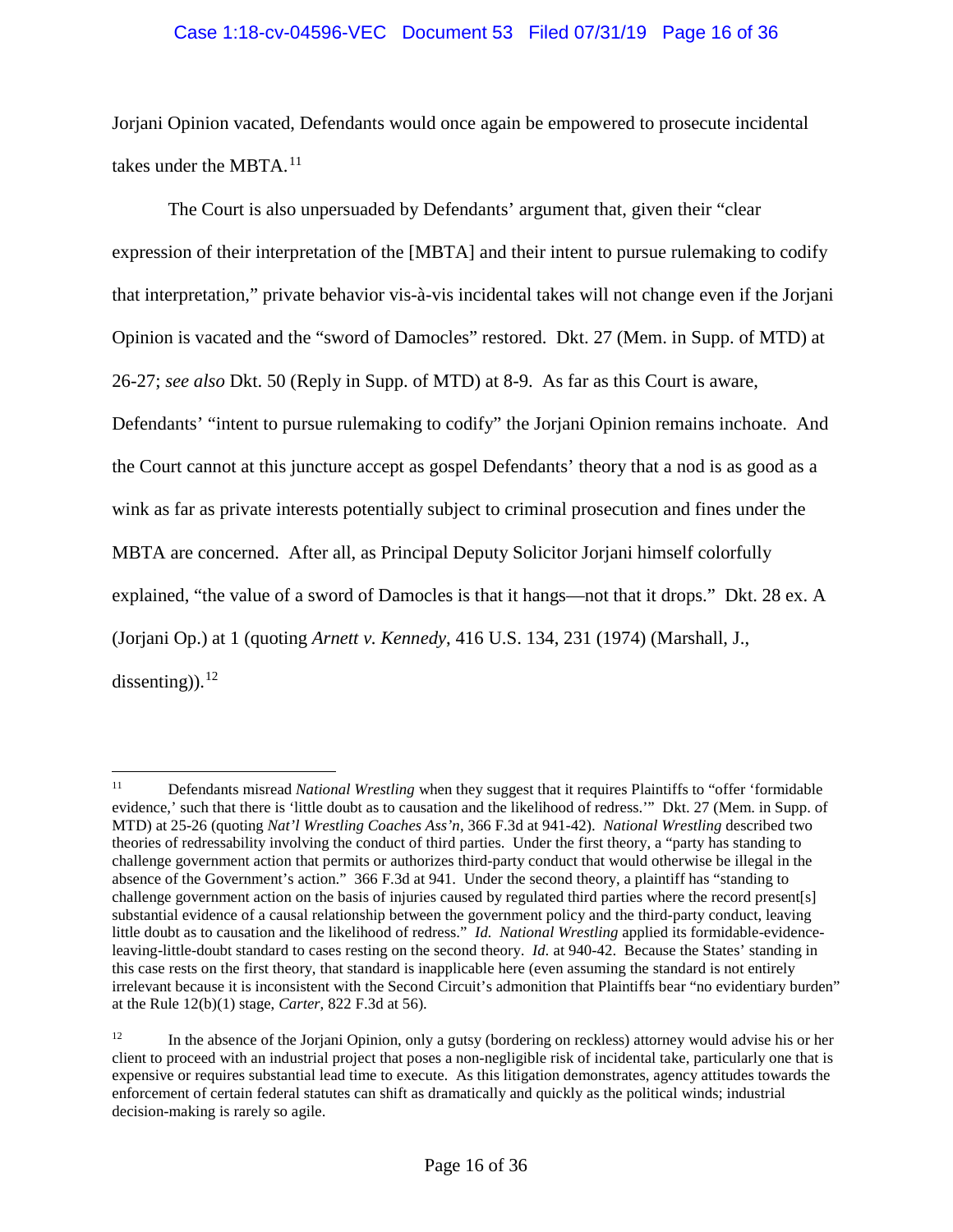### Case 1:18-cv-04596-VEC Document 53 Filed 07/31/19 Page 17 of 36

For all of these reasons, the Court concludes that the States have adequately alleged Article III standing to seek vacatur of the Jorjani Opinion under Section 706(2)(A).

B. Standing to Seek Vacatur of the Jorjani Opinion for Failure to Comply With Section 553 and NEPA

At the very least, the National Audubon Society has adequately alleged associational standing, also known as representational standing, to press the claims that the Jorjani Opinion was issued without notice and comment in violation of Section 553 and NEPA. An organization "has standing to bring suit on behalf of its members when its members would otherwise have standing to sue in their own right, the interests at stake are germane to the organization's purpose, and neither the claim asserted nor the relief requested requires the participation of individual members in the lawsuit." *Nat. Res. Def. Council*, 894 F.3d at 104 (citation omitted).

Taking the Audubon Plaintiffs' allegations as true, the Court is satisfied that the National Audubon Society's members would have standing to challenge the Jorjani Opinion in their own right. The Society has over 1.2 million members nationwide, with 64,719 members in New York alone. 18-CV-4601 Dkt. 1 (Audubon Compl.) ¶ 15. Many of those members "regularly observe, study, photograph, and otherwise enjoy migratory birds in the wild." *Id.* ¶ 20. As discussed at length above, *see supra* Pt. II.A., it is plausible that eliminating the threat of federal criminal prosecution for incidental takes has increased the risk that the migratory birds the National Audubon Society's members enjoy will be killed incident to private industrial activities. Those takes infringe upon those members' "desire to . . . observe an animal species, even for purely esthetic purposes," a desire which is "undeniably a cognizable interest for purpose of standing." *Lujan*, 504 U.S. at 562-63.

Defendants argue, not entirely without basis, that the organizational Plaintiffs have failed to allege injury in fact because they "do not even attempt to specify where these harms are likely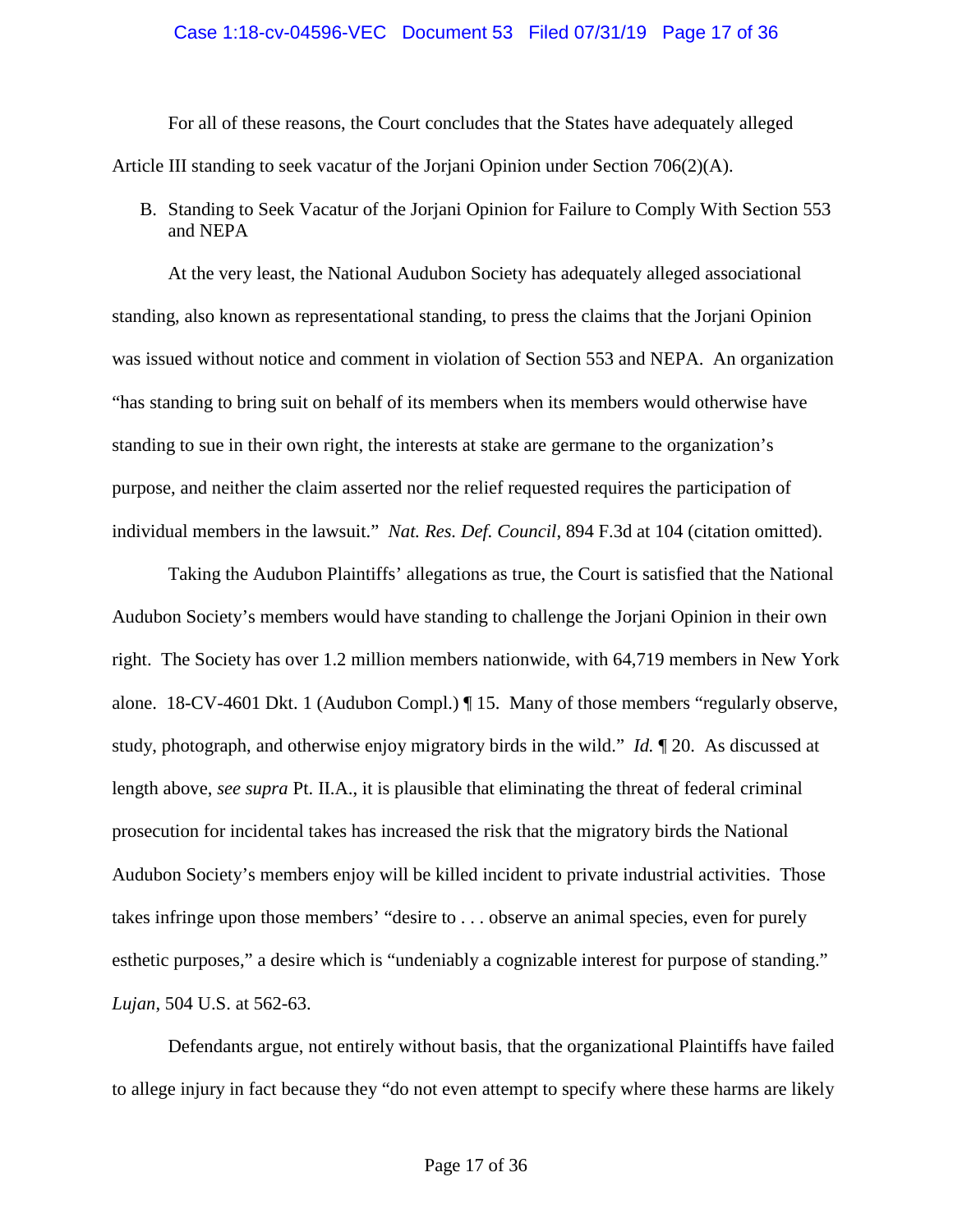# Case 1:18-cv-04596-VEC Document 53 Filed 07/31/19 Page 18 of 36

to occur or how those particular harms will affect their members' [esthetic] interests." Dkt. 27 (Mem. in Supp. of MTD) at 18. The Audubon Complaint's most specific allegations on this point—that some of the Audubon Plaintiffs' members "reside and/or recreate in specific locations" where "FWS field offices, relying on [the Jorjani Opinion], have told one or more companies constructing natural gas pipelines that they may cut down trees with nesting birds during the breeding season," 18-CV-4601 Dkt. 1 ¶ 22—are admittedly rather general. But the enormity and distribution of the National Audubon Society's membership, along with the national scope of the Jorjani Opinion, make it "easy" in this case "to presume specific facts under which [the Society's members] will be injured," *Bennett*, 520 U.S. at 168. At later stages of this litigation it will be necessary for the Society and its fellow organizational Plaintiffs to adduce specific evidence that migratory birds are being or will be harmed as a result of the Jorjani Opinion and that those harms will directly affect one or more of their members, separate and apart from their special interest in the subject. *See Lujan*, 504 U.S. at 563. But at this stage, the Court is satisfied that the Society's "general factual allegations of injury resulting from [Defendants'] conduct . . . suffice" to plead injury in fact. *Id.* at 561 ("[O]n a motion to dismiss we presume that general allegations embrace those specific facts that are necessary to support the claim." (alteration and internal quotation marks omitted); *see also, e.g.*, *Fin. Guar. Ins. Co. v. Putnam Advisory Co.*, 783 F.3d 395, 401-02 (2d Cir. 2015) (articulating same principle).<sup>13</sup>

 $\overline{a}$ 

<sup>&</sup>lt;sup>13</sup> Although wary at this stage of engaging with materials not obviously incorporated into or integral to the Complaints, the Court notes that one document Defendants attached to their opening brief, a March 2018 letter from FWS to an engineering firm, seems to confirm Plaintiffs' position that the Jorjani Opinion has already incentivized, and will continue to incentivize, private actors to engage in industrial activities that kill migratory birds in which they would not have engaged absent the Opinion. The letter appears to (a) give FWS's blessing to the private treeclearing project referenced in Paragraph 22 of the Audubon Plaintiffs' Complaint and (b) express FWS's view that, in light of the scope and nature of the project, "there may be impacts to some birds even if all reasonable measures are taken to avoid such impacts." 18-CV-4596 Dkt. 28 ex. C (Anderson Letter) at 2. If that interpretation of the letter is accurate, then it only bolsters Plaintiffs' theory that, with the threat of prosecution under the MBTA gone, private industry is, in fact, engaging in conduct that endangers migratory birds. It also dramatically undercuts Defendants' suggestion that because "bird conservation measures still can be incorporated into industry projects,"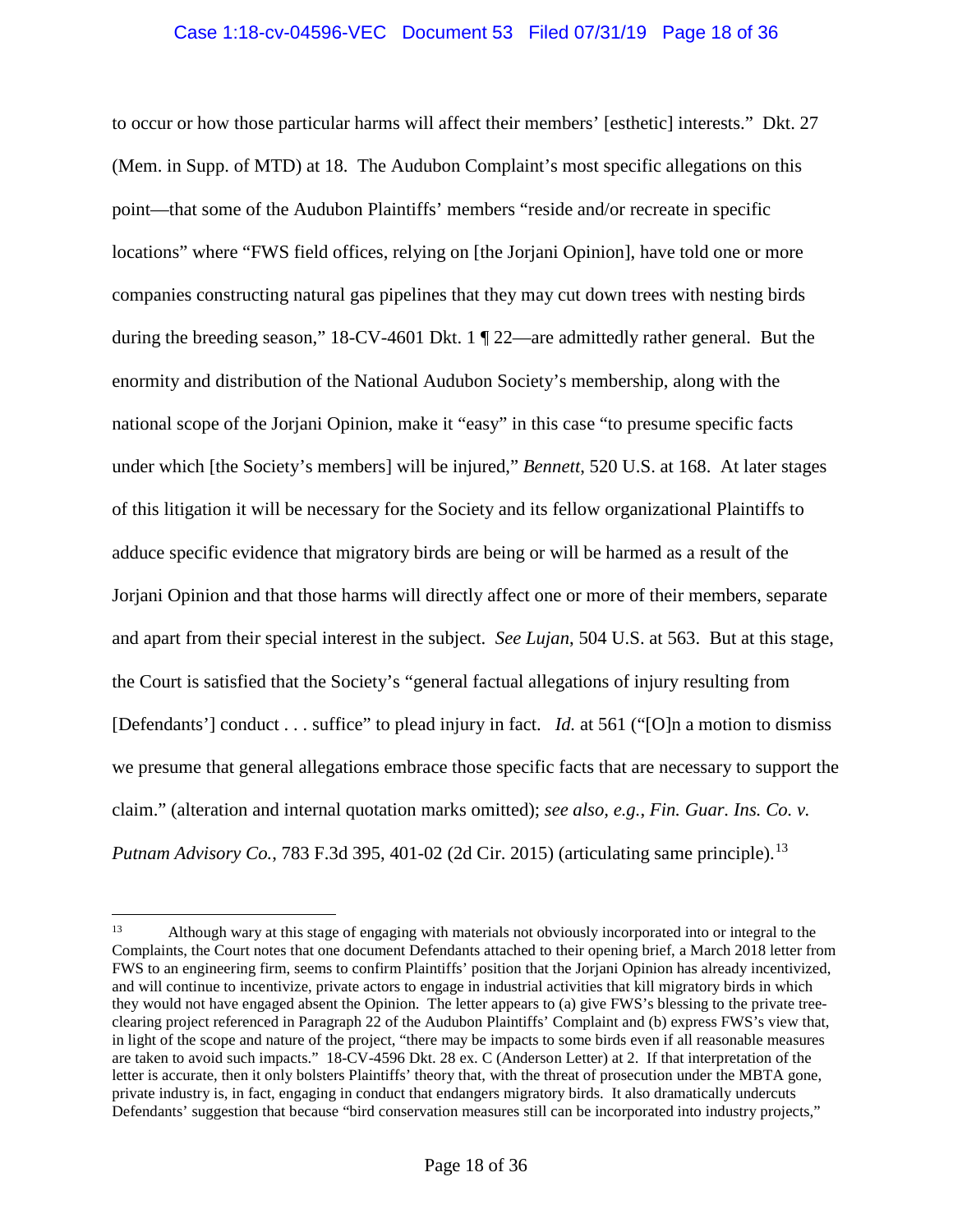### Case 1:18-cv-04596-VEC Document 53 Filed 07/31/19 Page 19 of 36

For substantially the same reasons discussed above, *see supra* Pt. II.A, it is plausible that the threatened injuries to the National Audubon Society's members' esthetic interests are fairly traceable to the Jorjani Opinion and are redressable by a court order vacating the Opinion for failure to comply with Section 553, NEPA, or both. "When a litigant is vested with a procedural right, that litigant has standing if there is some possibility that the requested relief will prompt the injury-causing party to reconsider the decision that allegedly harmed the litigant." *Massachusetts*, 549 U.S. at 518. The litigant "never has to prove that if he had received the procedure"—here, notice-and-comment rulemaking or compliance with NEPA—"the substantive result would have been altered." *Id.* (quoting *Sugar Cane Growers Coop. of Fla. v. Veneman*, 289 F.3d 89, 94-95 (D.C. Cir. 2002)). "All that is necessary is to show that the procedural step was connected to the substantive result." *Id.* There is no real dispute that the two procedural defects about which the Society complains are connected to the Jorjani Opinion or that vacatur and remand to cure one or both of those alleged defects will require Defendants to reconsider the Opinion—even if, in the end, they come to the same conclusion.

Moreover, to the extent the Audubon Plaintiffs "must satisfy the normal standard for redressability" because the "redressability obstacle" they face is "uncertainty over what" a third party will do, *St. John's United Church of Christ v. FAA*, 520 F.3d 460, 463 (D.C. Cir. 2008), the National Audubon Society has alleged sufficient facts to satisfy that standard. To borrow from *St. John's United*'s phrasing (which in turn borrowed from *Lujan*), for the same reasons that the States have shown that their allegedly threatened injuries are redressable by an order vacating the Jorjani Opinion, *see supra* Pt. II.A, the National Audubon Society has plausibly pleaded that the

the Jorjani Opinion has not made incidental bird takes substantially more likely. Dkt. 27 (Mem. in Supp. of MTD) at 17-18. To be clear, however, the Court's resolution of these motions does not rest on the March 2018 FWS letter. *See Carter*, 822 F.3d at 56.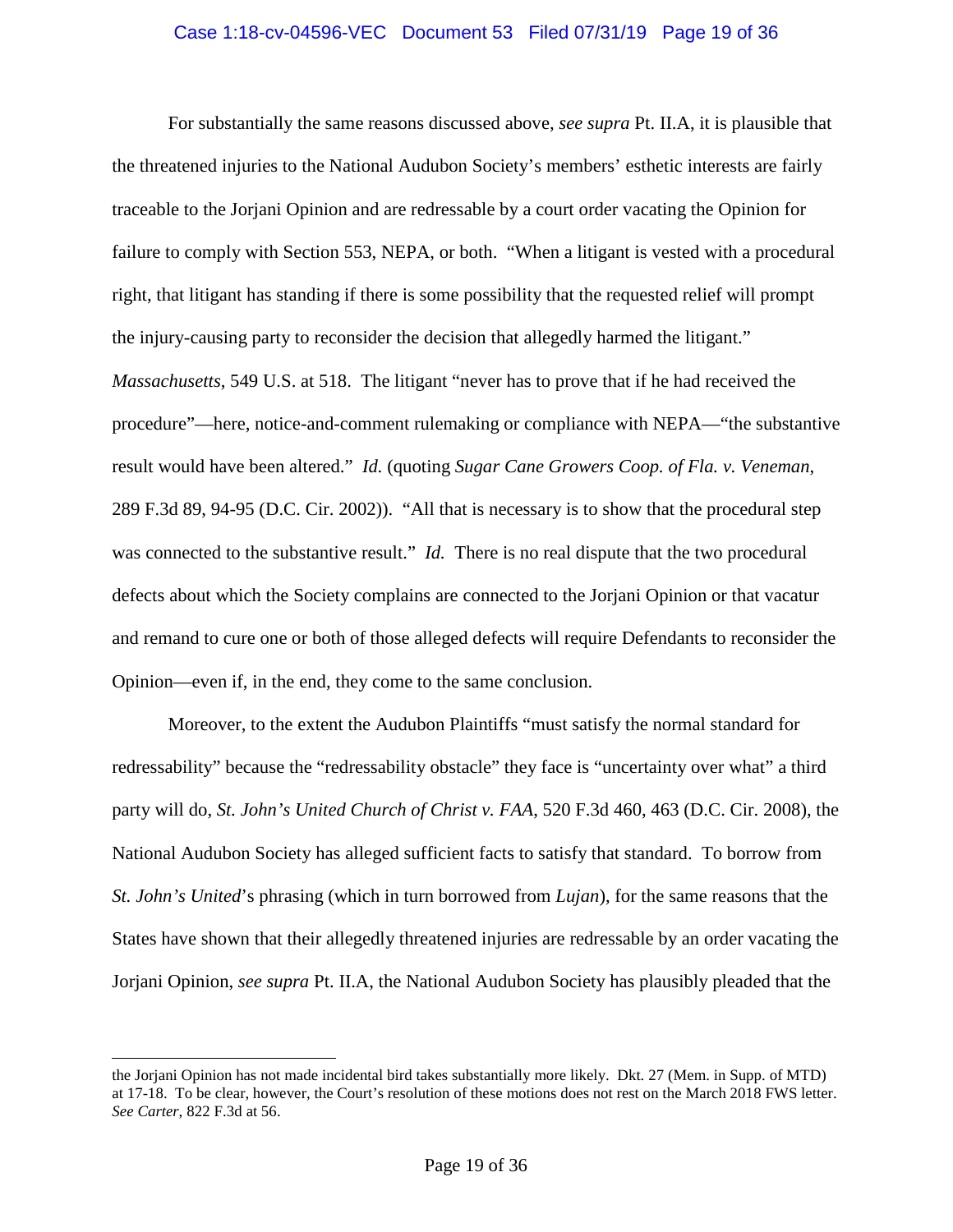## Case 1:18-cv-04596-VEC Document 53 Filed 07/31/19 Page 20 of 36

industrial activities that incidentally kill migratory birds and affect its member's esthetic interests "will be altered or affected by the agency activity"—the Tompkins Opinion—that "they seek to [reinstate]." *St. John's United*, 520 F.3d at 463 (quoting *Lujan*, 504 U.S. at 570)).

Finally, regarding the second and third elements of associational standing, there can be no serious dispute that the esthetic interests of the National Audubon Society's members in migratory birds are "germane to the organization's purpose." *Nat. Res. Def. Council*, 894 F.3d at 104 (citation omitted). The Society exists to protect birds for ecological, academic, and esthetic purposes. 18-CV-4601 Dkt. 1 (Audubon Compl.) ¶¶ 15, 20. And neither the claims the Society asserts nor the relief it requests requires the participation of its individual members in this lawsuit. *See Nat. Res. Def. Council*, 894 F.3d at 104.

For these reasons, the Court concludes that, at the very least, the National Audubon Society has adequately alleged Article III standing to seek vacatur of the Jorjani Opinion because it was issued without notice and comment in violation of Section 553 and NEPA. And because at least one Plaintiff in this consolidated action has "demonstrate[d] standing for each claim . . . and for each form of relief that is sought," the Court has subject-matter jurisdiction over the whole case insofar as Article III is concerned.14 *Town of Chester*, 137 S. Ct. at 1650-51 (internal quotation marks omitted).

# **III. "Final Agency Action"**

 $\overline{a}$ 

Defendants contend that, even if some Plaintiffs have Article III standing, the Court nonetheless lacks jurisdiction because the Jorjani Opinion is not a "final agency action" under 5

<sup>&</sup>lt;sup>14</sup> Because the Court holds that the States have plausibly pleaded Article III standing to seek vacatur of the Jorjani Opinion under Section 706(2)(A) and that the National Audubon Society has plausibly pleaded Article III standing to seek vacatur of the Opinion for failure to comply with Section 553 and NEPA, the Court need not and does not address Plaintiffs' other asserted theories of standing or Defendants' critiques of those theories. Those other theories may, however, become relevant at later stages depending on how the factual record develops.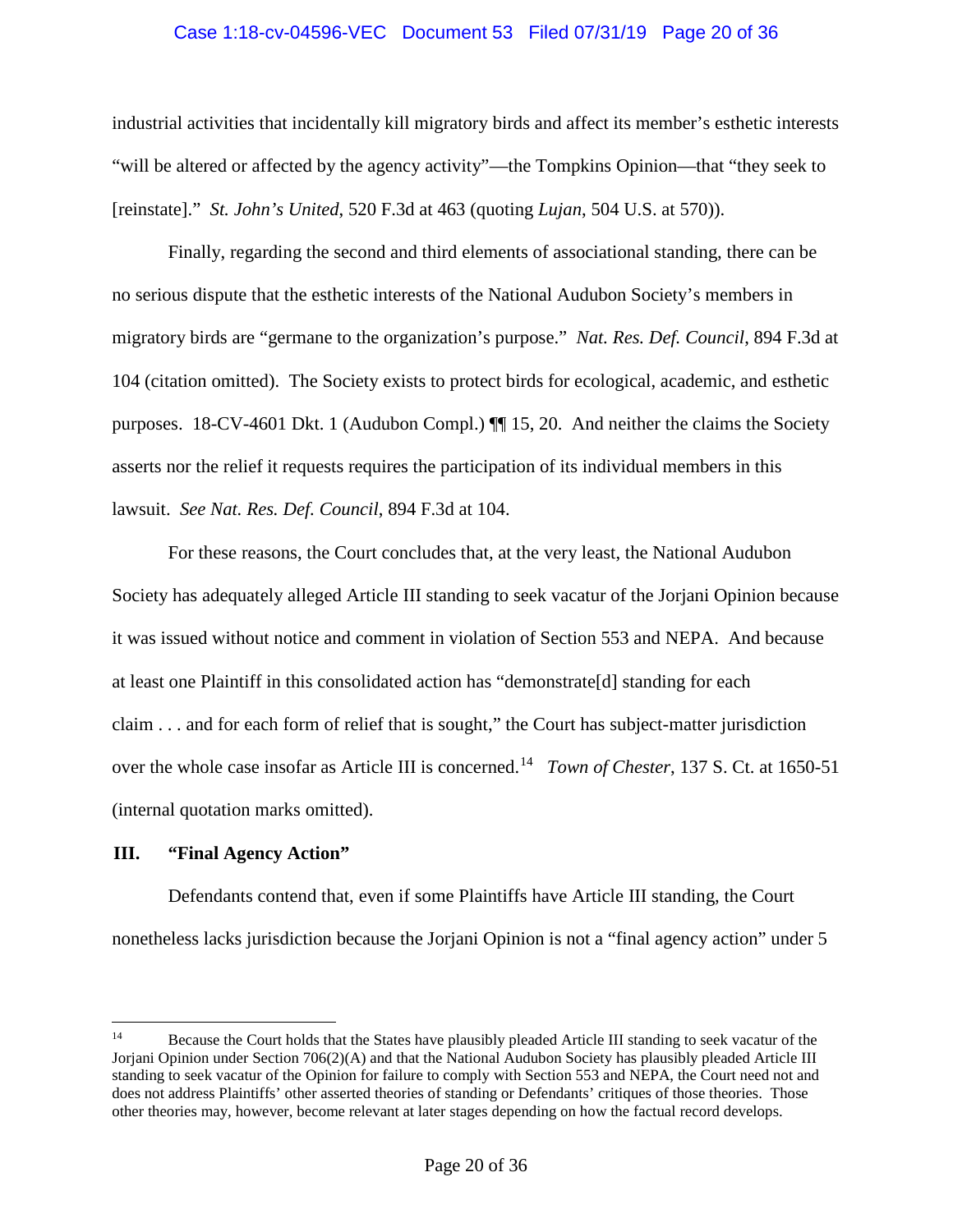U.S.C. § 704. *See* Dkt. 27 (Mem. in Supp. of MTD) at 27-34. The Court disagrees. The APA permits judicial review of "[a]gency action made reviewable by statute" and "final agency action for which there is no other adequate remedy in a court." 5 U.S.C. § 704. No one contends that any statute renders the Jorjani Opinion reviewable even if it is not final, so this Court has jurisdiction to review the Opinion only if it is a "final agency action."

Although many different formulations have been used to describe when an agency action is final within the meaning of Section 704, *DRG Funding Corp. v. Sec'y of Hous. & Urban Dev.*, 76 F.3d 1212, 1214 (D.C. Cir. 1996) (collecting cases), the Supreme Court recently made clear that the formulation it first articulated in *Bennett v. Spear*, 520 U.S. at 177-78, controls: "First, the action must mark the consummation of the agency's decisionmaking process—it must not be of a merely tentative or interlocutory nature. And second, the action must be one by which rights or obligations have been determined, or from which legal consequences will flow." *U.S. Army Corps of Eng'rs v. Hawkes Co.*, 136 S. Ct. 1807, 1813 (2016) (internal quotation marks and footnote omitted). This inquiry is, fundamentally, a "pragmatic" one. *Id.* at 1815 (internal quotation marks omitted).

As to the first prong, there is nothing tentative or interlocutory about the Jorjani Opinion. To the contrary, by its terms, the Opinion's withdrawal and replacement of the Tompkins Opinion is "permanent." Dkt. 28 ex. A (Jorjani Op.) at 1. It acknowledges no limitation on the degree to which it now represents DOI's (and, by extension, FWS's) formal position vis-à-vis incidental takes under the MBTA, *see id.*, and Defendants concede that it is "binding on the DOI as a whole," including on FWS, Dkt. 27 (Mem. in Supp. of MTD) at 28-29 (internal quotation marks omitted). Nor does it have the kind of qualification-laden, guideline-offering, advicegiving, recommendation-making, or discretion-preserving language that courts have held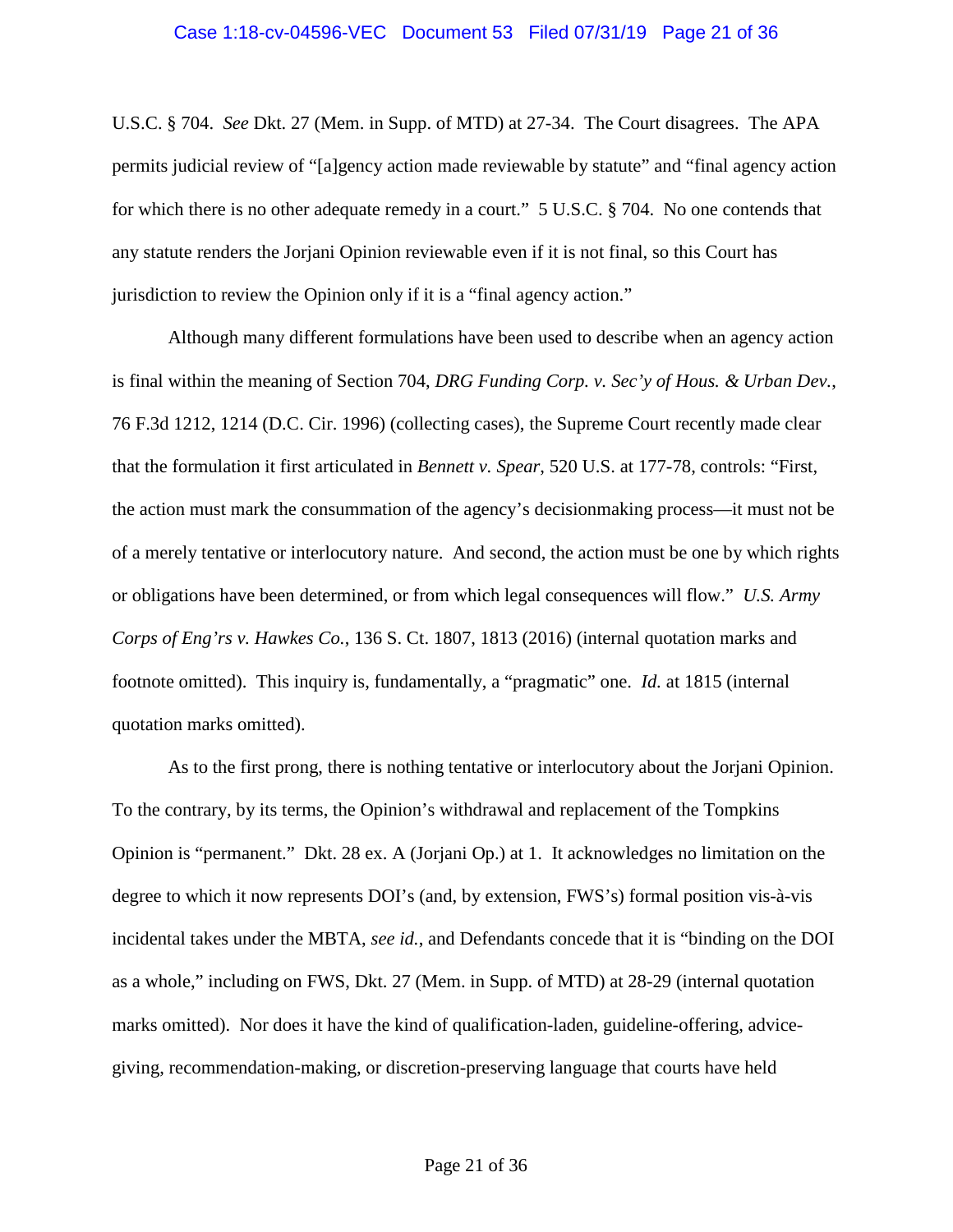signifies a lack of finality.<sup>15</sup> To the contrary, the Opinion's language is definitive: at both ends, it unambiguously proclaims "that, consistent with the text, history, and purpose of the MBTA, the statute's prohibitions on pursuing, hunting, taking, capturing, killing, or attempting to do the same apply only to affirmative actions that have as their purpose the taking or killing of migratory birds, their nests, or their eggs." Dkt. 28 ex. A (Jorjani Op.) at 2; *see also id.* at 41. Further, Defendant FWS has treated the Opinion as DOI's final word on the subject. To that end, FWS has issued a guidance document that "modif[ies] some policies and practices within its programs" to "ensure consistency with the recently issued M Opinion"—including by prohibiting FWS personnel from making "comments, recommendations, or requirements" that are "based on" or "imply" any "authority under the MBTA to regulate incidental take of migratory birds." 18-CV-8084 Dkt. 6 app. B (FWS Guidance) at 1-2; *see also, e.g.*, *Sw. Airlines Co. v. U.S. Dep't of Transp.*, 832 F.3d 270, 275 (D.C. Cir. 2016) ("In assessing whether a particular agency action qualifies as final for purposes of judicial review, this court and the Supreme Court have looked to the way in which the agency subsequently treats the challenged action."). Under these circumstances, the Court is satisfied that the Jorjani Opinion "mark[s] the consummation of [DOI's] decisionmaking process" insofar as MBTA-regulation of incidental takes is concerned.16 *Bennett*, 520 U.S. at 177-78 (internal quotation marks omitted).

 $15\,$ 15 *See, e.g.*, *Ctr. for Auto Safety v. Nat'l Highway Traffic Safety Admin.*, 452 F.3d 798, 808-09 (D.C. Cir. 2006) (holding that NHTSA policy guidelines were not "final" agency action in part because their language was general and conditional, making them "read as *guidelines*, not binding regulations"); *Chem. Mfrs. Ass'n v. Env't Prot. Agency*, 26 F. Supp. 2d 180, 183 (D.D.C. 1998) (holding that EPA policy establishing principles for settling municipal waste-cleanup liability was not final agency action because it "assert[ed] that it [was] intended to guide future settlements, not bind them"; "repeatedly invoke[d] situations in which the principles articulated in the policy [would] not be applied to particular sites and parties"; and "grant[ed] EPA considerable discretion to deviate from the policy[]").

<sup>16</sup> *McMaster v. United States*, 731 F.3d 881 (9th Cir. 2013), and *Center for Biological Diversity v. Jewell*, 248 F. Supp. 3d 946 (D. Ariz. 2017), do not, contrary to Defendants' suggestion, hold or support the notion that M-Opinions are categorically not "final agency actions" for Section 704 purposes. *See* Dkt. 27 (Mem. in Supp. of MTD) at 29. *McMaster* held only that a particular M-Opinion interpreting the Wilderness Act was not entitled to *Chevron* deference because it was not issued pursuant to statutes giving DOI authority to issue regulations regarding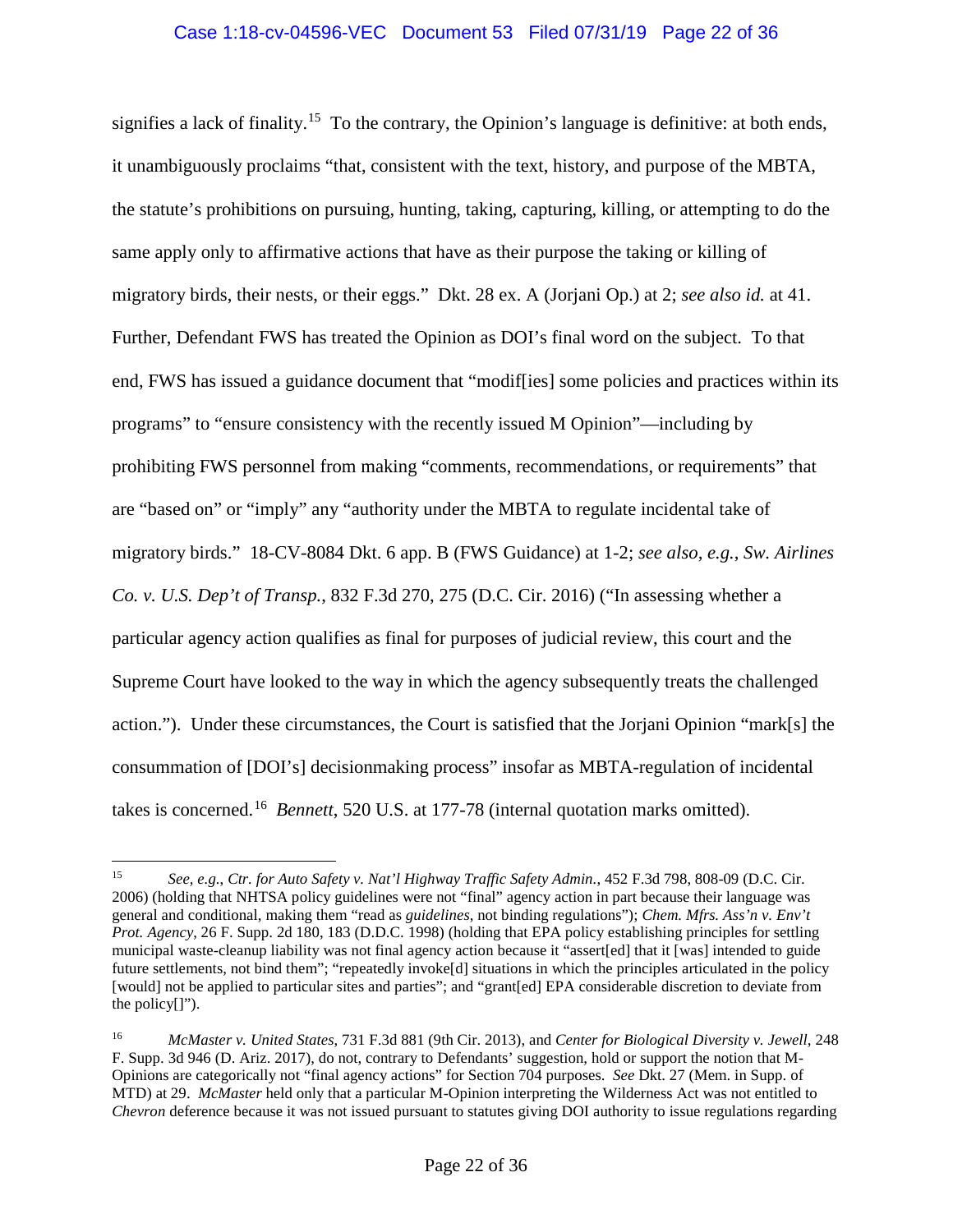Defendants' principal argument on the first prong is that the Jorjani Opinion is not the consummation of any decision-making process "because, standing alone, it is not DOI's final determination on any matter." Dkt. 27 (Mem. in Supp. of MTD) at 28-32. That kind of "final determination," Defendants say, "will occur only in any forthcoming individual decisions regarding criminal enforcement of the MBTA or other agency actions premised on the application of" the Opinion. *Id.* at 29-30. The Court disagrees. First, "[t]he APA does not require that the challenged agency action be the agency's final word on the matter for it to be 'final' for the purposes of judicial review." *Salazar v. King*, 822 F.3d 61, 83-84 (2d Cir. 2016); *see also, e.g.*, *CSI Aviation Servs., Inc. v. U.S. Dep't of Transp.*, 637 F.3d 408, 413 (D.C. Cir. 2011) (rejecting as "mistaken" the argument "that final agency action in a case like this one requires the completion of a full enforcement action"); *Sharkey v. Quarantillo*, 541 F.3d 75, 88- 89 (2d Cir. 2008) ("[I]f an agency has issued a definitive statement of its position, determining the rights and obligations of the parties, the agency's action is final notwithstanding the possibility of further proceedings in the agency on related issues, so long as judicial review at the time would not disrupt the administrative process." (internal quotation marks and alterations omitted) (quoting *Bell v. New Jersey*, 461 U.S. 773, 779-80 (1983))). Second, for all practical purposes, the Jorjani Opinion *will be* DOI's final word on the MBTA's application to incidental takes. Because the Opinion definitively concludes that the MBTA does not prohibit incidental takes, and because that conclusion is binding on DOI and FWS, any "forthcoming individual decisions regarding criminal enforcement of the MBTA" or "other agency actions premised on" the Opinion, Dkt. 27 (Mem. in Supp. of MTD) at 29-30, are but a fait accompli: DOI and FWS

public lands. *See McMaster*, 731 F.3d at 891. And *Jewell* queried only whether an FWS policy interpreting the Endangered Species Act was unreasonable at *Chevron*'s second step. *See Jewell*, 248 F. Supp. 3d at 958.Both issues are far afield from the Section 704 finality inquiry.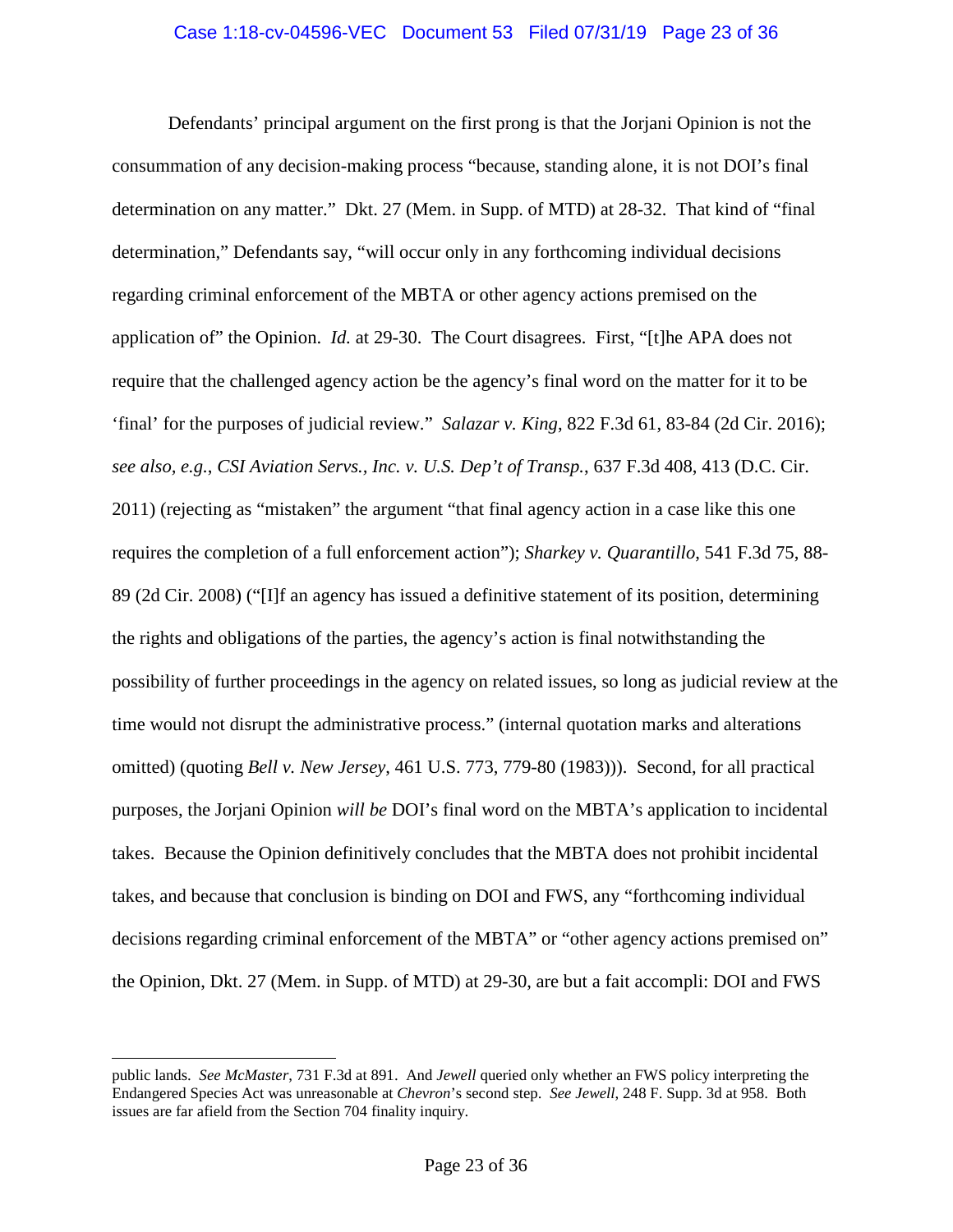## Case 1:18-cv-04596-VEC Document 53 Filed 07/31/19 Page 24 of 36

cannot make prosecutorial decisions or take other actions that are inconsistent with the Opinion's interpretation of the MBTA.<sup>17</sup> Because the Opinion definitively decides that the MBTA does not prohibit incidental takes, *Hawkes Co.*, 136 S. Ct. at 1814, it is the consummation of the agency's decision-making. $18$ 

The Jorjani Opinion satisfies *Bennett*'s second prong as well. The Opinion "gives rise to 'direct and appreciable legal consequences,'" *Hawkes Co.*, 136 S. Ct. at 1814 (quoting *Bennett*, 520 U.S. at 178): it bars DOI and FWS personnel from instituting enforcement proceedings under the MBTA for incidental takes, thereby effectively immunizing industry actors from criminal liability for such takes. In this respect, the Jorjani Opinion is like the agency action the D.C. Circuit confronted (and ultimately vacated) in *Clean Air Council v. Pruitt*, 862 F.3d 1 (D.C. Cir. 2017) (per curiam). In that case, a group of environmental organizations challenged the EPA's decision to stay the implementation of certain provisions of a final rule regarding greenhouse-gas emissions. *See* 862 F.3d at 4. Rejecting the agency's argument that the stay was not a final agency action, the court held that the stay "affect[ed] regulated parties' rights or obligations," as *Bennett*'s second prong requires, because it indefinitely extended oil and gas companies' deadline to comply with the provisions, thereby "eliminat[ing]" the "threat" of "civil penalties, citizens' suits, fines, and imprisonment" for noncompliance with those provisions and

 $17\,$ 17 Theoretically, it is possible that the Secretary or Deputy Secretary of the Interior could overrule Principal Deputy Solicitor Jorjani's Opinion or ratify an agency action that is contrary to it. "That possibility, however, is a common characteristic of agency action, and does not make an otherwise definitive decision nonfinal." *Hawkes Co.*, 136 S. Ct. at 1814.

<sup>&</sup>lt;sup>18</sup> Any decision "not to prosecute or enforce" the MBTA vis-à-vis incidental takes, "whether through civil or criminal process," will likely be one "committed to [DOI or FWS's] absolute discretion" and thus one for which "judicial review is not available" under 5 U.S.C. § 701(a)(2). *Heckler v. Chaney*, 470 U.S. 821, 830 (1985). Indeed, Defendants would probably argue just that were any non-prosecution decision challenged in court. That being the case, one of the two primary vehicles that Defendants argue is available for challenging the Jorjani Opinion's interpretation of the MBTA—"challenges by particular defendants to the Government's enforcement decisions," Dkt. 27 (Mem. in Supp. of MTD) at 30—is not a vehicle at all. (To be clear, the Court need not and does not decide whether a non-prosecution decision based on the Jorjani Opinion is, in fact, the type of action that "is committed to agency discretion by law," 5 U.S.C. § 701(a)(2).)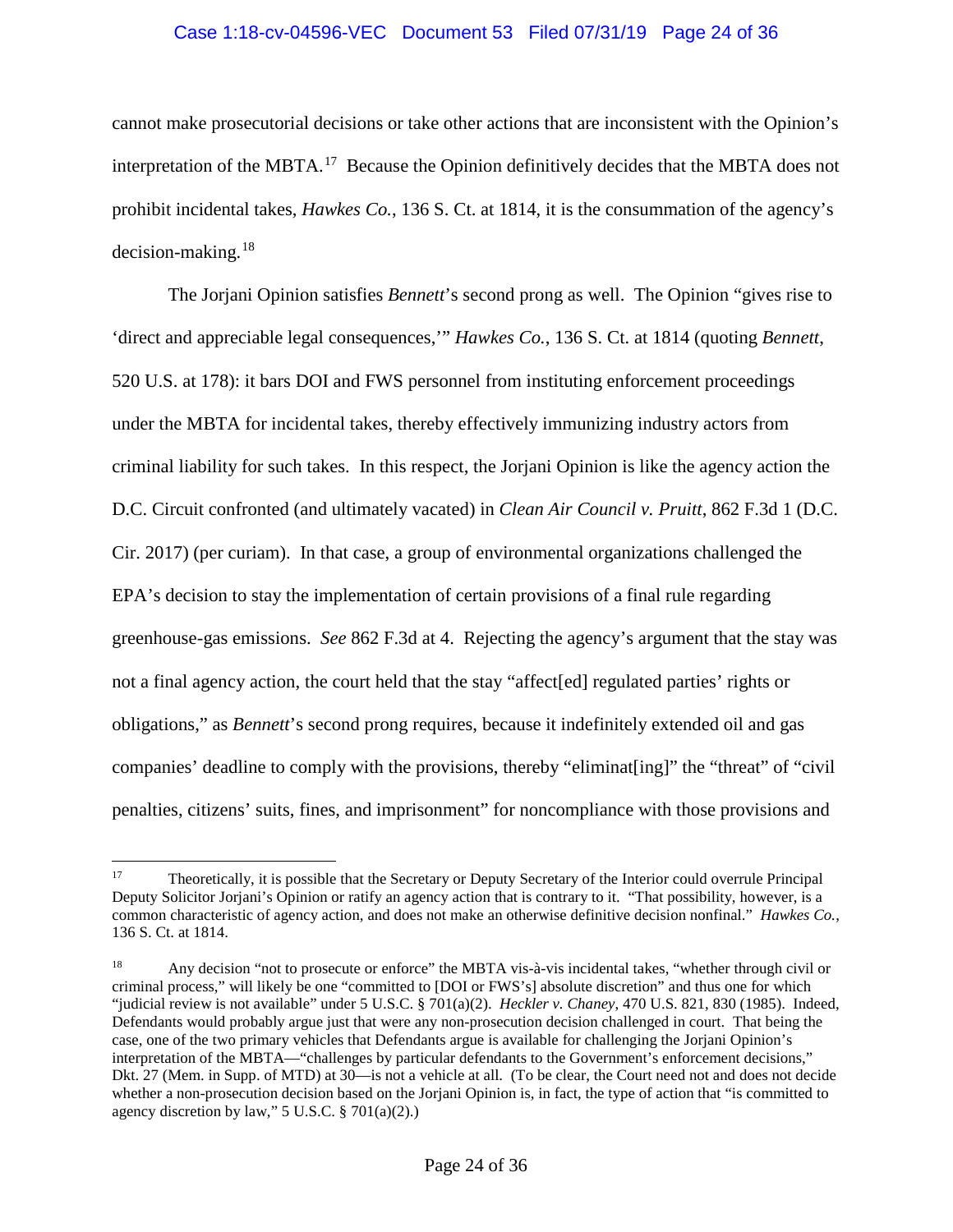#### Case 1:18-cv-04596-VEC Document 53 Filed 07/31/19 Page 25 of 36

"reliev[ing] regulated parties of liability they would otherwise face." *Id.* at 7. The Jorjani Opinion works essentially the same change. In its absence, industry actors would have been subject to criminal prosecution for incidental takes. The Opinion "eliminates that threat . . . and thus relieves regulated parties of liability they would otherwise face." *Id.*

*Clean Air Council* also refutes Defendants' arguments (1) that, for an agency action to be final, it must "impose . . . new legal obligations" on or "have a direct and immediate effect on the day-to-day business" of the plaintiffs challenging the action, Dkt. 27 (Mem. in Supp. of MTD) at 30, 32-34, and (2) that "the possibility that [an action] could alter the conduct of potentially regulated parties, which in turn could potentially affect the interests of the Plaintiffs, is not sufficient to satisfy the second prong of *Bennett*," Dkt. 50 (Reply in Supp. of MTD) at 13-14. The EPA's stay in *Clean Air Council* satisfied *Bennett*'s second prong because it affected the obligations of third-party oil and gas producers; neither the majority nor the dissent had any concern that the stay did not directly affect any obligations of the plaintiffs or that the plaintiffs' finality theory rested on the stay's impact on third parties. *See* 862 F.3d at 4, 6; *see also id.* at 17 (Brown, J., dissenting). And in this regard, *Clean Air Council* is hardly unique. In *Natural Resources Defense Council v. Environmental Protection Agency*, 643 F.3d 311, 320 (D.C. Cir. 2011), and *Scenic America, Inc. v. U.S. Department of Transportation*, 836 F.3d 42, 56 (D.C. Cir. 2016), for example, the D.C. Circuit held that agency actions—in the first case, an EPA guidance document regarding air-quality standards; in the second, a Federal Highway Administration guidance memorandum regarding billboard lighting—were final even though the actions affected the rights and obligations of agency personnel or regulated entities rather than those of the plaintiff nonprofit organizations. In *Natural Resources Defense Council*, the EPA guidance document satisfied *Bennett*'s second prong because it "b[ound] EPA regional directors"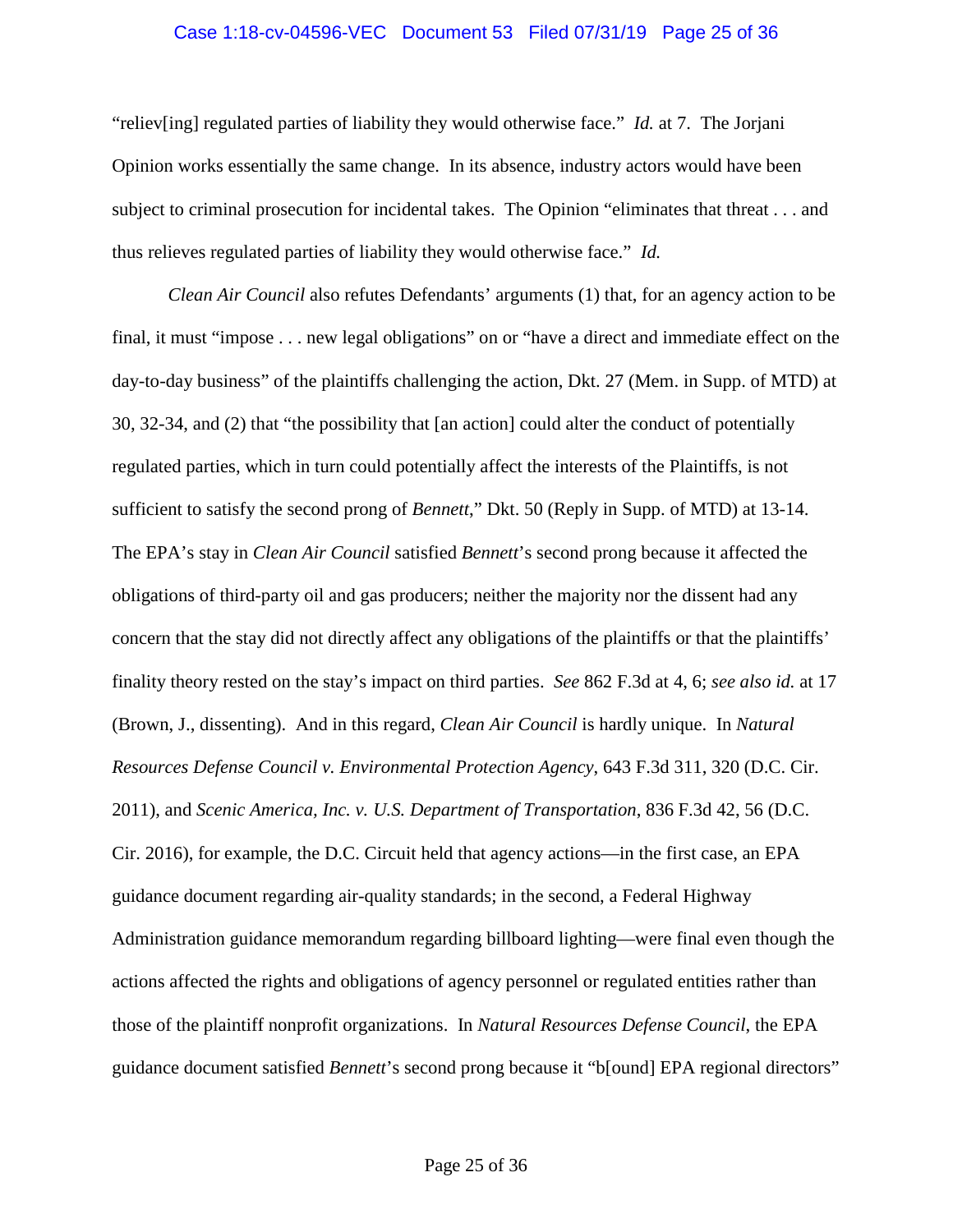# Case 1:18-cv-04596-VEC Document 53 Filed 07/31/19 Page 26 of 36

and authorized them to approve air-quality implementation plans that did not include collection of certain penalties from polluters. *See Nat'l Res. Def. Council*, 643 F.3d at 313-17, 320. In *Scenic America*, the FHWA guidance satisfied *Bennett*'s second prong because it set forth criteria for the agency's Division Offices to use in approving or rejecting state regulations of billboard lighting, thereby "withdraw[ing] some of the discretion concerning billboard permitting [that] the Division Offices and states previously held." 836 F.3d at 45-47, 56. In neither case was it material to the finality analysis that the challenged agency action did not directly affect the legal obligations or day-to-day business of the plaintiffs.<sup>19</sup>

Even setting *Clean Air Council*, *Natural Resources Defense Council*, and *Scenic America* to one side, tying the finality inquiry to whether an agency action imposes new legal obligations or has a direct, day-to-day effect on the plaintiff unmoors the finality inquiry from its functional foundations. The finality requirement is designed to allow an agency the opportunity to correct its own mistakes, to avoid judicial disruption of the agency's processes, and to prevent piecemeal judicial review which may become moot when the agency completes its procedures. *See DRG Funding Corp.*, 76 F.3d at 1214. Defendants' approach would undermine these purposes by

 $\overline{a}$ 19 Defendants misread *DRG Funding Corp.*, 76 F.3d at 1214, and *Fund for Animals, Inc. v. U.S. Bureau of Land Management*, 460 F.3d 13, 22 (D.C. Cir. 2006). In expressing an unwillingness "to review agency orders 'that do not themselves adversely affect complainant but only affect his rights adversely on the contingency of future administrative action,'" *Fund for Animals, Inc.*, 460 F.3d at 22 (alterations omitted) (quoting *DRG Funding Corp.*, 76 F.3d at 1214), the D.C. Circuit did not exclude the possibility that an agency action could satisfy *Bennett*'s second prong because it affects the legal rights or obligations of an agency or of a third party rather than those of the plaintiff. The plaintiff in *DRG Funding Corp.* appears to have rested its finality theory on effects of the agency's action on the plaintiff's own rights and obligations; that being the case, the court had no occasion to opine on the viability of a theory premised on the effects of an agency's action on third parties' rights and obligations. *See* 76 F.3d at 1215-16. And in *Fund for Animals*, the court specifically left open the possibility that an agency action could satisfy the second finality element if it "command[s] anyone"—*anyone*, not just the plaintiff—"to do anything or to refrain from doing anything" or "grant[s], withhold[s], or modif[ies] any formal legal license, power, or authority." 460 F.3d at 22 (quoting *Ohio Forestry Ass'n v. Sierra Club*, 523 U.S. 726, 733 (1998)). That is, of course, exactly what the challenged agency actions did in *Clean Air Council*, *Natural Resources Defense Council*, and *Scenic America*, and what the Jorjani Opinion does here.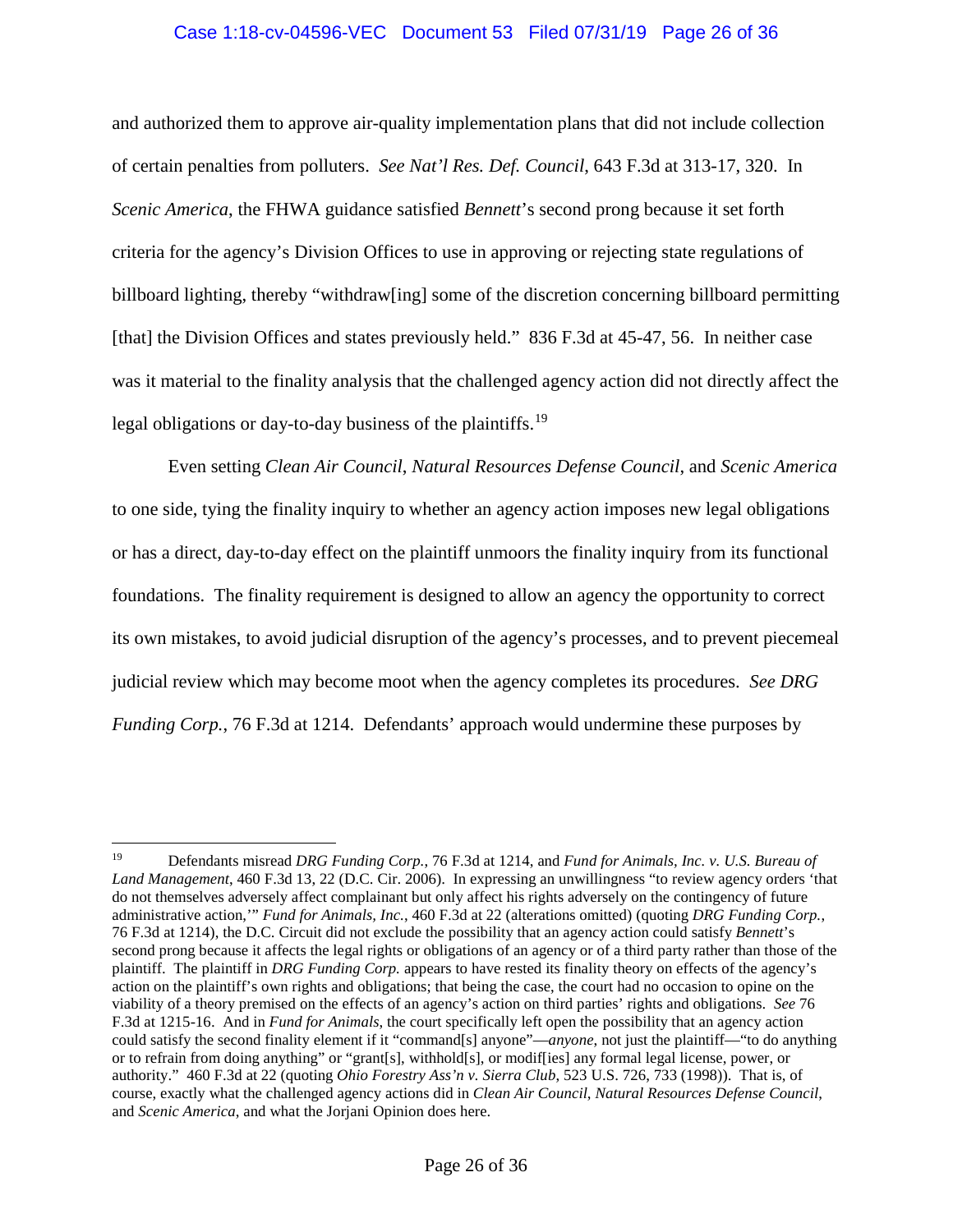### Case 1:18-cv-04596-VEC Document 53 Filed 07/31/19 Page 27 of 36

focusing the finality inquiry on the particular circumstances of the plaintiff who happens to challenge an agency action rather than the character and effect of the action itself.

Finally, in what can only be viewed as a Hail Mary pass, Defendants contend that their "announced intention to pursue a formal rulemaking to codify the legal analysis" in the Jorjani Opinion is evidence that "the M-Opinion on its own does not alter the applicable legal regime." Dkt. 27 (Mem. in Supp. of MTD) at 34. As far as this Court is aware, Defendants have not followed through on their intent to initiate rulemaking. Nor did the Opinion itself note any such intention. Quite the opposite: it stated that that its withdrawal and replacement of the Tompkins Opinion was permanent. Dkt. 28 ex. A (Jorjani Op.) at 1. It appears that Defendants' desire to initiate a rulemaking bubbled up for the first time in November 2018, *see* Dkt. 27 (Mem. in Supp. of MTD) at 9-10—almost a year after the Opinion was issued and nearly six months after the NRDC and Audubon Plaintiffs filed their complaints. Although the Court hesitates to be cynical, this timeline suggests that Defendants are attempting "to avoid judicial review through disingenuous claims that the agency is in the process of amending a final rule through additional rulemaking."20 *Sabella v. United States*, 863 F. Supp. 1, 5 (D.D.C. 1994).

In short, the Jorjani Opinion is a "final agency action" under Section 704.

#### **IV. Ripeness**

 $\overline{a}$ 

"Ripeness is a justiciability doctrine designed to prevent the courts, through avoidance of premature adjudication, from entangling themselves in abstract disagreements over administrative policies, and also to protect the agencies from judicial interference until an administrative decision has been formalized and its effects felt in a concrete way by the

<sup>&</sup>lt;sup>20</sup> Defendants' assertion that any rulemaking would simply "codify" the Jorjani Opinion's conclusion, Dkt. 27 (Mem. in Supp. of MTD) at 34, further confirms this Court's view that the Opinion was, in fact, the consummation of DOI's decision-making on the topic and further undercuts Defendants' arguments on *Bennett's* first prong.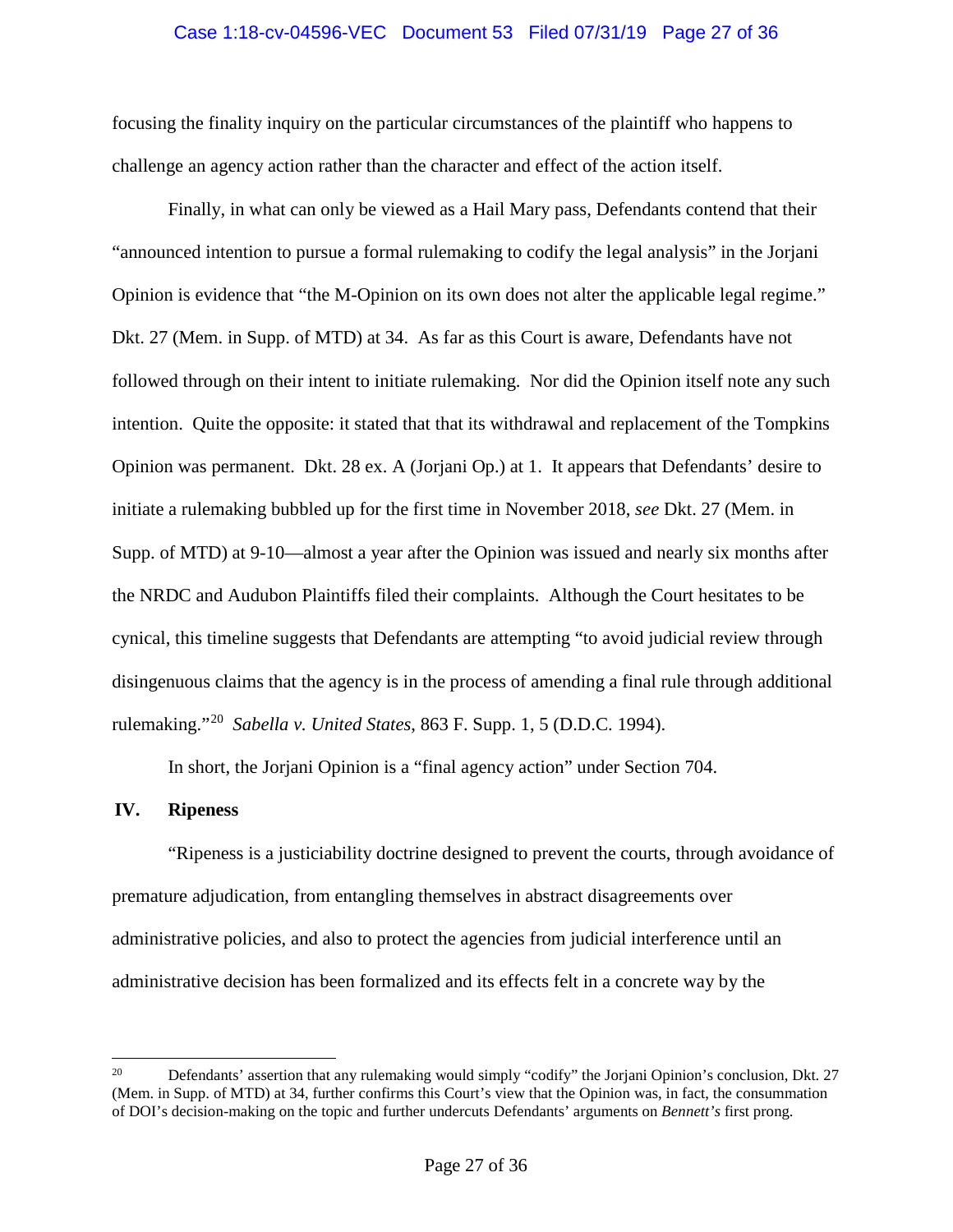#### Case 1:18-cv-04596-VEC Document 53 Filed 07/31/19 Page 28 of 36

challenging parties." *Nat'l Park Hosp. Ass'n v. Dep't of Interior*, 538 U.S. 803, 807-08 (2003) (internal quotation marks omitted). "Determining whether administrative action is ripe for judicial review requires [a court] to evaluate (1) the fitness of the issues for judicial decision and (2) the hardship to the parties of withholding court consideration." *Id.* (citation omitted); *see also, e.g.*, *Sharkey*, 541 F.3d at 89 (same).

This case is fit for judicial decision. Defendants kick up dust on this point, contending that "judicial review of [the Jorjani Opinion] would interfere inappropriately with internal agency decision-making processes" and that the Court "would benefit from further factual development of the issues presented." Dkt. 27 (Mem. in Supp. of MTD) at 36 (internal quotation marks omitted). But, as discussed in Part III above, it is entirely unclear what further "internal agency decision-making processes" Defendants anticipate inasmuch as the Opinion has definitively resolved for DOI and FWS the question whether the MBTA prohibits to incidental takes. Even more peculiar is Defendants' argument that judicial review of the Jorjani Opinion might "interfere with the relationship between agency officials and counsel" and thereby "inhibit the agency's exercise of its discretion." *Id.* One of the Opinion's stated purposes was to eliminate altogether agency discretion with respect to incidental takes. *See* Dkt. 28 ex. A (Jorjani Op.) at 32-41 (arguing that the MBTA's incidental-take provisions are potentially unconstitutionally vague, that prosecutorial discretion is insufficient to cure that vagueness, and that an interpretation "that limits [the statute's] application to affirmative and purposeful conduct is necessary to avoid grave constitutional infirmities"). Because exposure to incidental-take liability under the MBTA is, to borrow a phrase from Defendant Jorjani, "an all-or-nothing proposition," *id.* at 38—the MBTA prohibits incidental takes or it does not—it is unclear what discretionary agency judgments could be affected by judicial review of a binding Opinion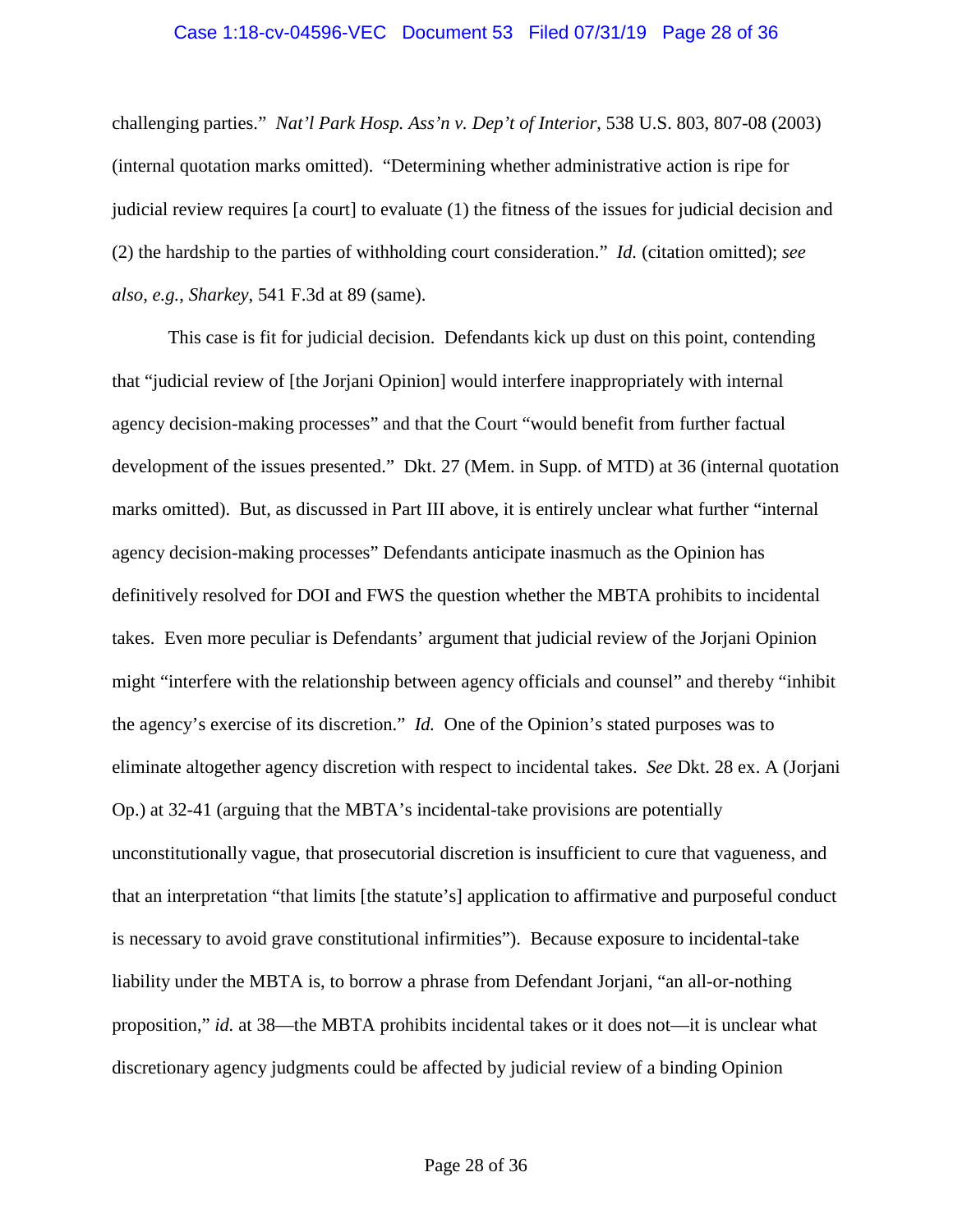### Case 1:18-cv-04596-VEC Document 53 Filed 07/31/19 Page 29 of 36

concluding that the MBTA does *not* prohibit incidental takes. Those "judgments" will hardly be judgments at all.

Defendants' factual-development argument is a throwaway. Defendants do not explain what facts need to be developed, and the only facts that the Court can foresee requiring evidentiary support—those relating to Plaintiffs' standing—should pose no obstacle to judicial review. Whether the Jorjani Opinion is consistent with the MBTA's text, complied with Section 553, and comported with NEPA are purely legal questions. *See, e.g.*, *Whitman v. Am. Trucking Ass'ns*, 531 U.S. 457, 479 (2001) ("The question before us here is purely one of statutory interpretation that would not benefit from further factual development of the issues presented." (internal quotation marks omitted)); *see also, e.g.*, *Ohio Forestry Ass'n v. Sierra Club*, 523 U.S. 726, 737 (1998) ("[A] person with standing who is injured by a failure to comply with the NEPA procedure may complain of that failure at the time the failure takes place, for the claim can never get riper."). 21

Nor is the Court persuaded that it should delay review because doing so "would not cause hardship to any of the Plaintiffs." Dkt. 27 (Mem. in Supp. of MTD) at 35. A "federal court's obligation to hear and decide cases within its jurisdiction is virtually unflagging." *Lexmark Int'l, Inc. v. Static Control Components, Inc.*, 572 U.S. 118, 126 (2014) (internal quotation marks omitted).In light of this obligation, and because this case is otherwise fit for judicial review, the question is not whether abstaining from judicial review would work any hardship on Plaintiffs, but rather whether litigating the case now would work any hardship on Defendants. Defendants make no argument that it would, other than those the Court has already rejected.

 $\overline{a}$ 

<sup>21</sup> Defendants appear to concede that the Audubon Plaintiffs' NEPA claim is ripe for review. *See* Dkt. 50 (Reply in Supp. of MTD) at 16 n.8 ("Defendants' argument with respect to ripeness does not encompass the Audubon Plaintiffs' NEPA claim.").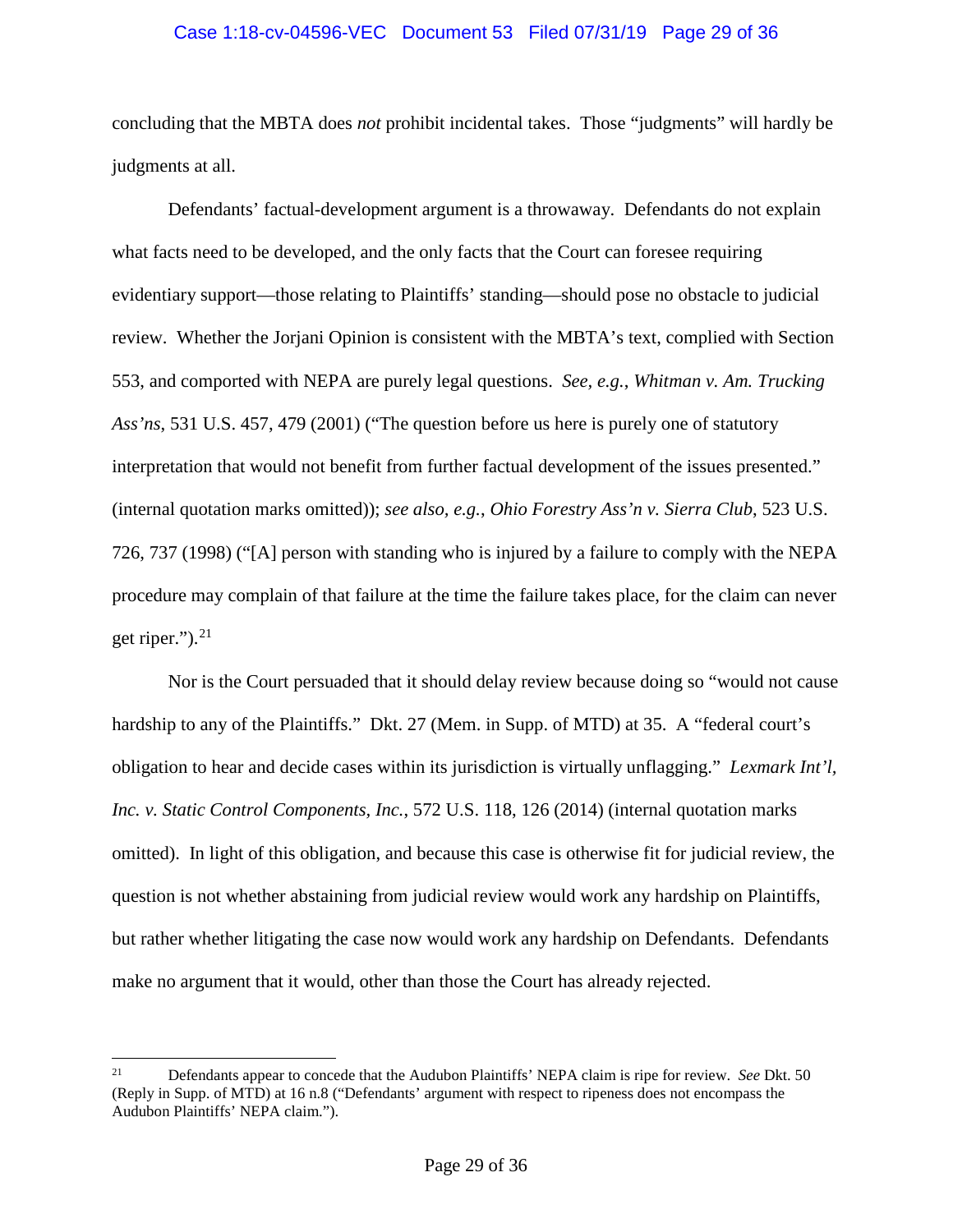Thus, the Court is satisfied that this case is ripe for judicial review.<sup>22</sup>

# **V. The Audubon Plaintiffs' Notice-and-Comment Claim**

Section 553 establishes the procedure agencies must follow when making rules. The procedure begins with the agency publishing a "[g]eneral notice of proposed rule making," typically in the Federal Register. 5 U.S.C. § 553(b). After publication, the agency must "give interested persons an opportunity" to comment—that is, "to participate in the rule making through submission of written data, views, or arguments." *Id.* § 553(c). The dual purposes of the "notice and comment" procedure are "to reintroduce public participation and fairness to affected parties after governmental authority has been delegated to unrepresentative agencies, . . . and to assure that the agency is presented with all information and suggestions relevant to the problem at issue." *White v. Shalala*, 7 F.3d 296, 303 (2d Cir. 1993) (citations and internal quotation marks omitted). If an agency engages in rule-making without the notice and comment Section 553 requires, the rule-making is subject to vacatur under Section 706(2)(D) on the ground that it was issued "without observance of procedure required by law." 5 U.S.C.  $§ 706(2)(D).$ 

There is no dispute that the Jorjani Opinion was issued without notice and comment. Defendants point, however, to Section 553(b), which provides that the notice-and-comment procedure "does not apply" to, among other things, "interpretative rules." 5 U.S.C. § 553(b).

 $22\,$ 22 Because it finds both ripeness factors satisfied, the Court need not and does not express any opinion whether the prudential-ripeness doctrine survives *Lexmark International*, 572 U.S. at 126-28—a question neither the Supreme Court nor the Second Circuit has resolved. *See Driehaus*, 573 U.S. at 167 ("[W]e need not resolve the continuing vitality of the prudential ripeness doctrine in this case because the 'fitness' and 'hardship' factors are easily satisfied here."). But in light of *Lexmark*'s reminder that a federal court is generally duty-bound to decide cases over which it has jurisdiction, the Court is not persuaded that the lack of hardship to the party seeking judicial review is sufficient—without at least some hardship to the defendant or reason to think that the case is unfit for judicial review—to render an APA challenge prudentially unripe.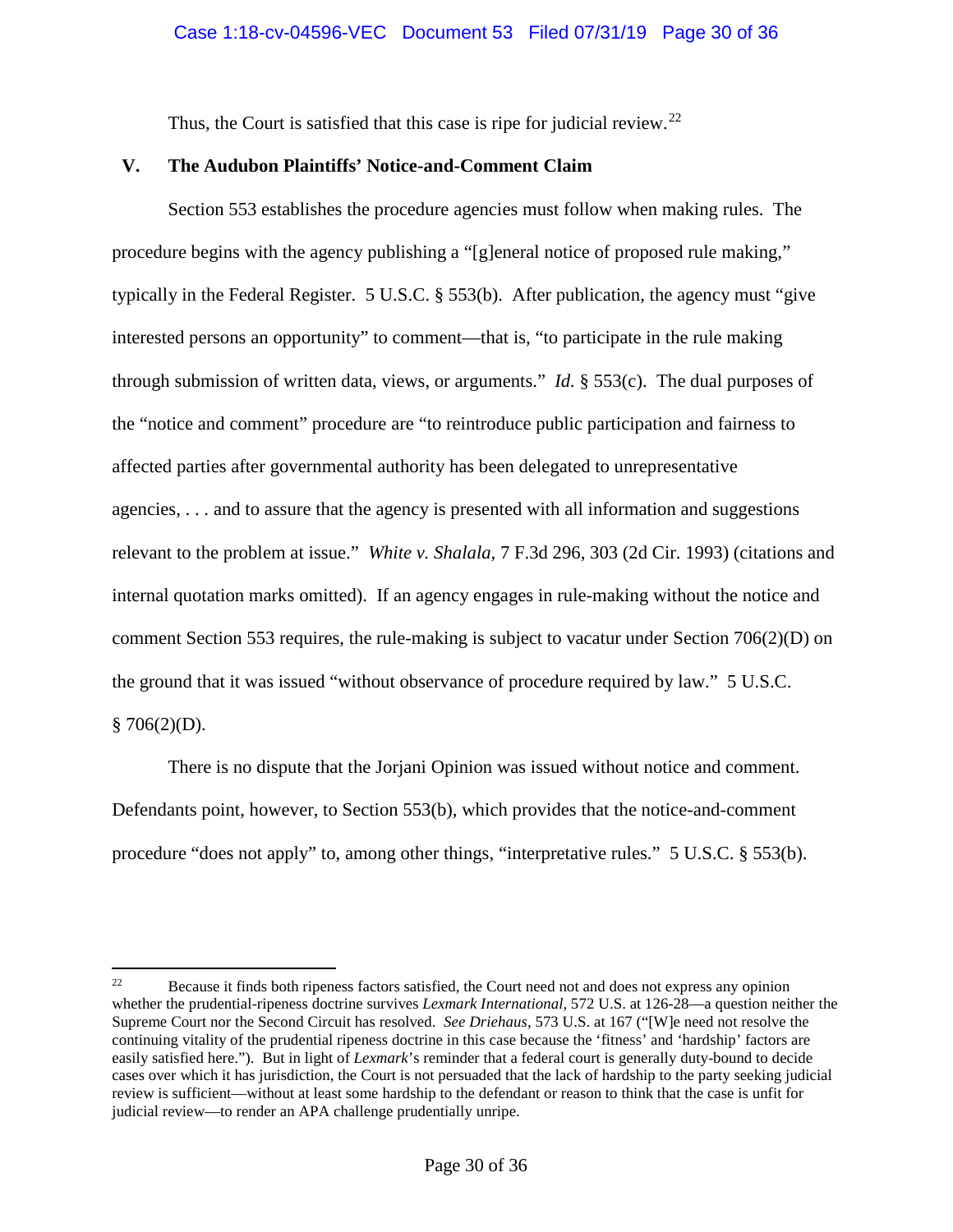#### Case 1:18-cv-04596-VEC Document 53 Filed 07/31/19 Page 31 of 36

Defendants contend that the Jorjani Opinion is an "interpretative rule" that is exempt from Section 553. The Court agrees.

The touchstone for distinguishing an interpretive rule from one subject to notice and comment is whether the rule clarifies an existing statute or regulation, on the one hand, or creates new law, rights, or duties "in what amounts to a legislative act," on the other. *White*, 7 F.3d at 303. "If the rule is an interpretation of a statute rather than an extra-statutory imposition of rights, duties or obligations, it remains interpretive even if the rule embodies the [agency's] changed interpretation of the statute." *Id.* at 304.

The Jorjani Opinion is quintessentially interpretive. After tracing the evolution of the MBTA and describing judicial decisions construing it, *see* Dkt. 28 ex. A (Jorjani Op.) at 2-17, the Opinion turns to an "Analysis of Incidental Take Under the MBTA," marshaling the Act's text, its legislative history, and various canons of statutory construction to reach its conclusion that the Act prohibits only direct and purposeful takes, *see id.* at 18-41. Because the Opinion "determines only how [incidental takes] will be treated under an existing statutory provision" rather than imposing or modifying "an extra-statutory requirement," it is a "paradigmatic example of an interpretive rule" that is not subject to notice and comment under Section 553. *White*, 7 F.3d at 304.

The Audubon Plaintiffs contend that the Jorjani Opinion "creates new law, rights, or duties" because it "insulates from liability any form of incidental take" and thereby "obligat[es] agency personnel to refrain from applying the Act as they have for decades." 18-CV-4601 Dkt. 34 (Audubon Mem. in Opp. to MTD) at 30. Although the Court agrees with the Audubon Plaintiffs that the Opinion prevents DOI and FWS personnel from criminally prosecuting incidental takes and thereby effectively "insulates" private actors from MBTA liability for such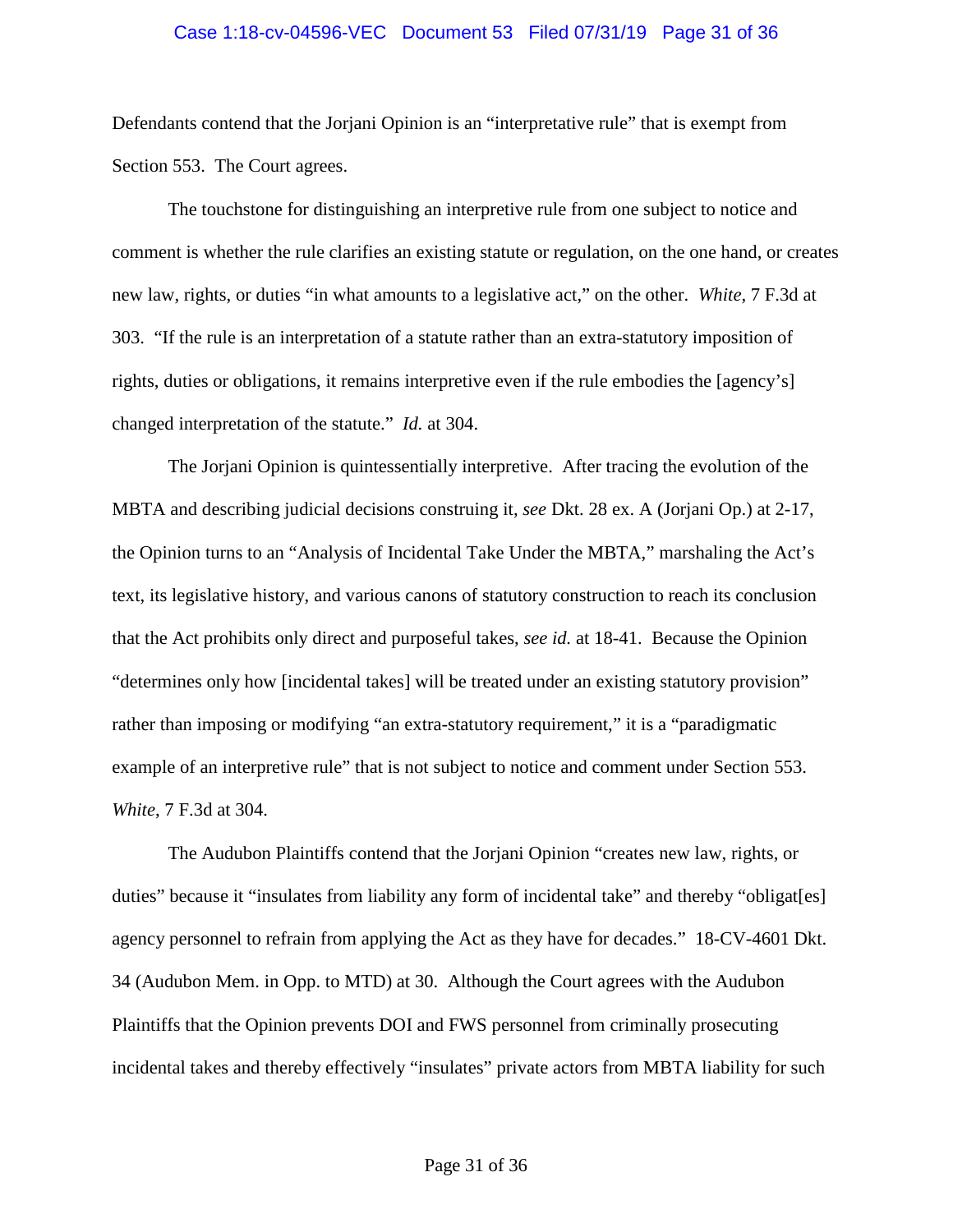#### Case 1:18-cv-04596-VEC Document 53 Filed 07/31/19 Page 32 of 36

conduct, *see supra* Pts. II.A, III, its purported authority for doing so is not "extra-statutory," *White*, 7 F.3d at 304. The Opinion bases its conclusion on the MBTA's text, its legislative history, and on judicial decisions interpreting the Act. The Opinion's conclusion may prove to be contrary to the Act's text and therefore "arbitrary, capricious, an abuse of discretion, or otherwise not in accordance with law." 5 U.S.C. § 706(2)(A). But the fact that the Opinion may have reached the wrong legal conclusion does not transform it from being an "interpretation of a statute" into being an "extra-statutory" creation or modification "of rights, duties or obligations." *White*, 7 F.3d at 304. Neither does the fact that it reverses DOI's prior and longstanding understanding of the statute. *See id.* ("[A]n interpretive rule changing an agency's interpretation of a statute is not magically transformed into a legislative rule.").

Therefore, the Court dismisses the Audubon Plaintiffs' notice-and-comment claim. Because the Jorjani Opinion is not subject to Section 553's notice-and-comment procedure as a matter of law, leave to amend is denied. *See, e.g.*, *AEP Energy Servs. Gas Holding Co. v. Bank of Am., N.A.*, 626 F.3d 699, 726 (2d Cir. 2010) ("Leave to amend may be denied on grounds of futility  $\dots$ .").

#### **VI. The Audubon Plaintiffs' NEPA Claim**

"NEPA is a procedural statute that mandates a process rather than a particular result." *Nat. Res. Def. Council, Inc. v. FAA*, 564 F.3d 549, 556 (2d Cir. 2009) (internal quotation marks omitted). It requires a federal agency to prepare an "environmental impact statement," or "EIS," before taking any "major Federal action[] significantly affecting the quality of the human environment." 42 U.S.C. § 4332(2)(C). If an agency is uncertain whether a contemplated action requires an EIS, it must prepare an "environmental assessment," or "EA," that provides "sufficient evidence and analysis for determining whether to prepare an" EIS. 40 C.F.R.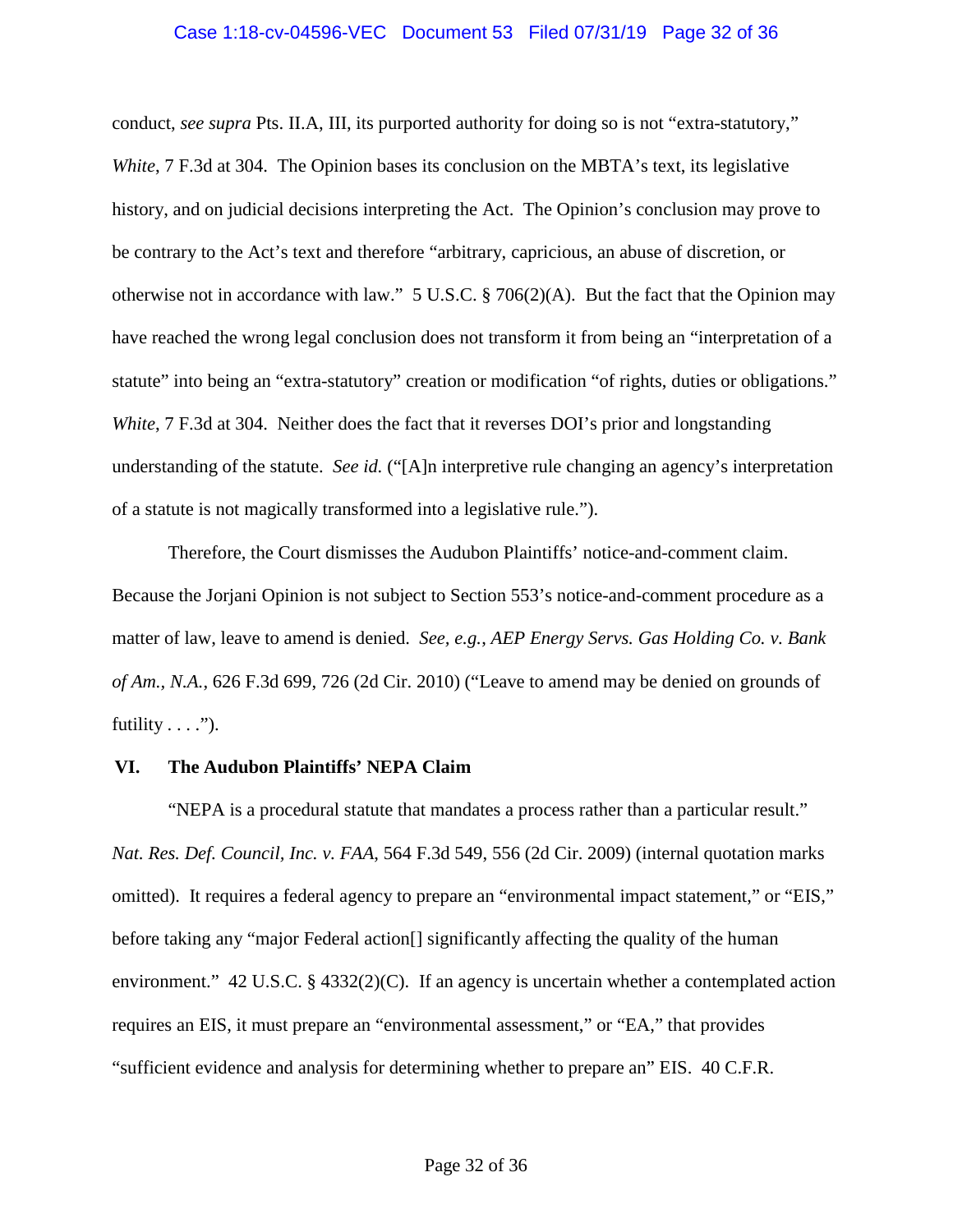# Case 1:18-cv-04596-VEC Document 53 Filed 07/31/19 Page 33 of 36

§ 1508.9. If the agency determines that its contemplated action "will not have a significant effect on the human environment," and thus that an EIS is unnecessary, then it must issue a "finding of no significant impact" that "briefly present[s] the reasons" for that conclusion. *Id.* § 1508.13. Defendants contend that the Jorjani Opinion did not trigger NEPA's procedures because the Opinion was not a "major Federal action" under 42 U.S.C. § 4332(2)(C). *See* Dkt. 27 (Mem. in Supp. of MTD) at 39-40. The Court disagrees.

Defendants seek refuge in regulations issued by the Council on Environmental Quality ("CEQ"), a NEPA-created body within the Executive Office of the President that is tasked with promulgating rules "applicable to and binding on all Federal agencies for implementing" NEPA's "procedural provisions." 40 C.F.R. § 1500.3; *see also* 42 U.S.C. §§ 4342, 4344 (creating CEQ and its duties and functions); Exec. Order No. 11,514, 35 Fed. Reg. 4247 (Mar. 5. 1970), *as amended by* Exec. Order No. 11,991, 42 Fed. Reg. 26967 (May 24, 1977) (directing CEQ to "[i]ssue regulations to Federal agencies for the implementation of the procedural provisions of the Act"). Those regulations are entitled to "substantial deference." *Robertson v. Methow Valley Citizens Council*, 490 U.S. 332, 355 (1989). Attempting to shed light on the meaning of the term "major Federal action," one of CEQ's regulations states that "Federal actions tend to fall within one of [four] categories," only one of which is potentially relevant to the Jorjani Opinion:

> Adoption of official policy, such as rules, regulations, and interpretations adopted pursuant to the Administrative Procedure Act, 5 U.S.C. 551 *et seq.*; treaties and international conventions or agreements; formal documents establishing an agency's policies which will result in or substantially alter agency programs.

40 C.F.R. § 1508.18(b)(1). Defendants contend that because the Jorjani Opinion "is neither a rule nor a regulation," and because "the legal interpretation of the MBTA offered in the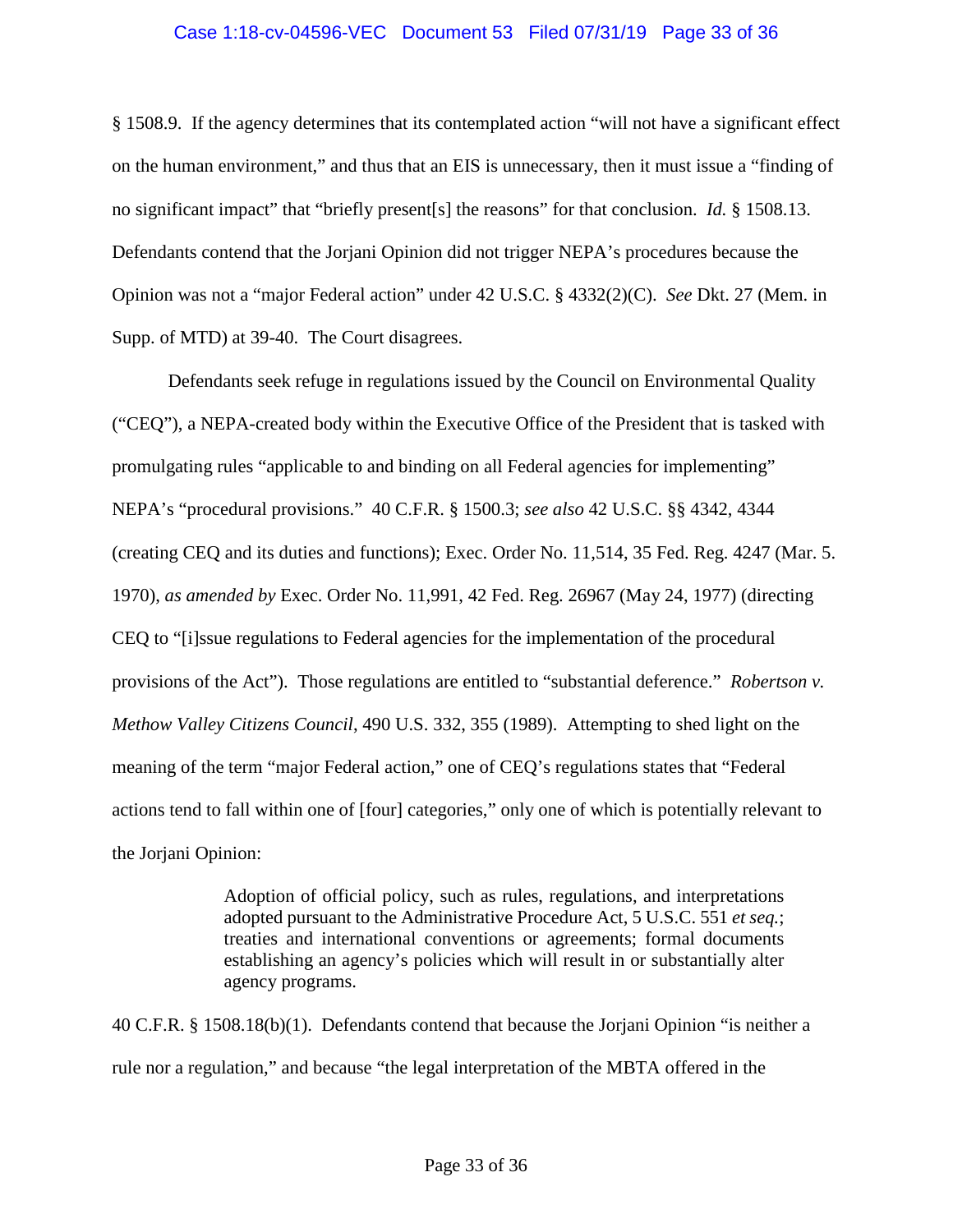# Case 1:18-cv-04596-VEC Document 53 Filed 07/31/19 Page 34 of 36

[O]pinion was not adopted pursuant to the requirements of the APA," it does not qualify as a "major Federal Action" as the CEQ has authoritatively interpreted the term. Dkt. 27 (Mem. in Supp. of MTD) at 39-40.

Even if Section 1508.18(b)'s listing of "Federal actions" were intended to be exhaustive, the Court is not persuaded that the Jorjani Opinion fails to qualify under Section 1508.18(b)(1). The Court agrees with Defendants that the Opinion was not adopted "pursuant to" the APA procedural requirements codified at 5 U.S.C. § 553. *See supra* Pt. V. But Defendants offer no reason to conclude that the Opinion does not qualify as a "formal document[] establishing an agency's policies which will result in or substantially alter agency programs." 40 C.F.R. § 1508.18(b)(1). It is certainly "formal." *See Chaudhuri*, 802 F.3d at 277 n.8 ("An M-Opinion is a formal legal opinion signed by the Solicitor."). It "permanently" establishes DOI's policy that the MBTA does not apply to incidental takes. Dkt. 28 ex. A (Jorjani Op.) at 1. And, because the Opinion effectively precludes DOI and FWS personnel from prosecuting incidental takes under the MBTA, it is at least plausible that it will "substantially alter agency programs," 40 C.F.R. § 1508.18(b)(1), to the extent it has not already done so.<sup>23</sup>

 $\overline{a}$ 

<sup>23</sup> *See* 18-CV-8084 Dkt. 6 app. B (FWS Guidance) at 1-2 (noting that FWS "is modifying some policies and practices within its programs" to "[e]nsure consistency with the recently issued" Jorjani Opinion; directing FWS personnel to "ensure that [the agency's] comments, recommendations, or requirements are not based on, nor imply, authority under the MBTA to regulate incidental take of migratory birds"; and ordering FWS personnel not to "withhold a permit, request, or require mitigation based upon incidental take concerns under the MBTA").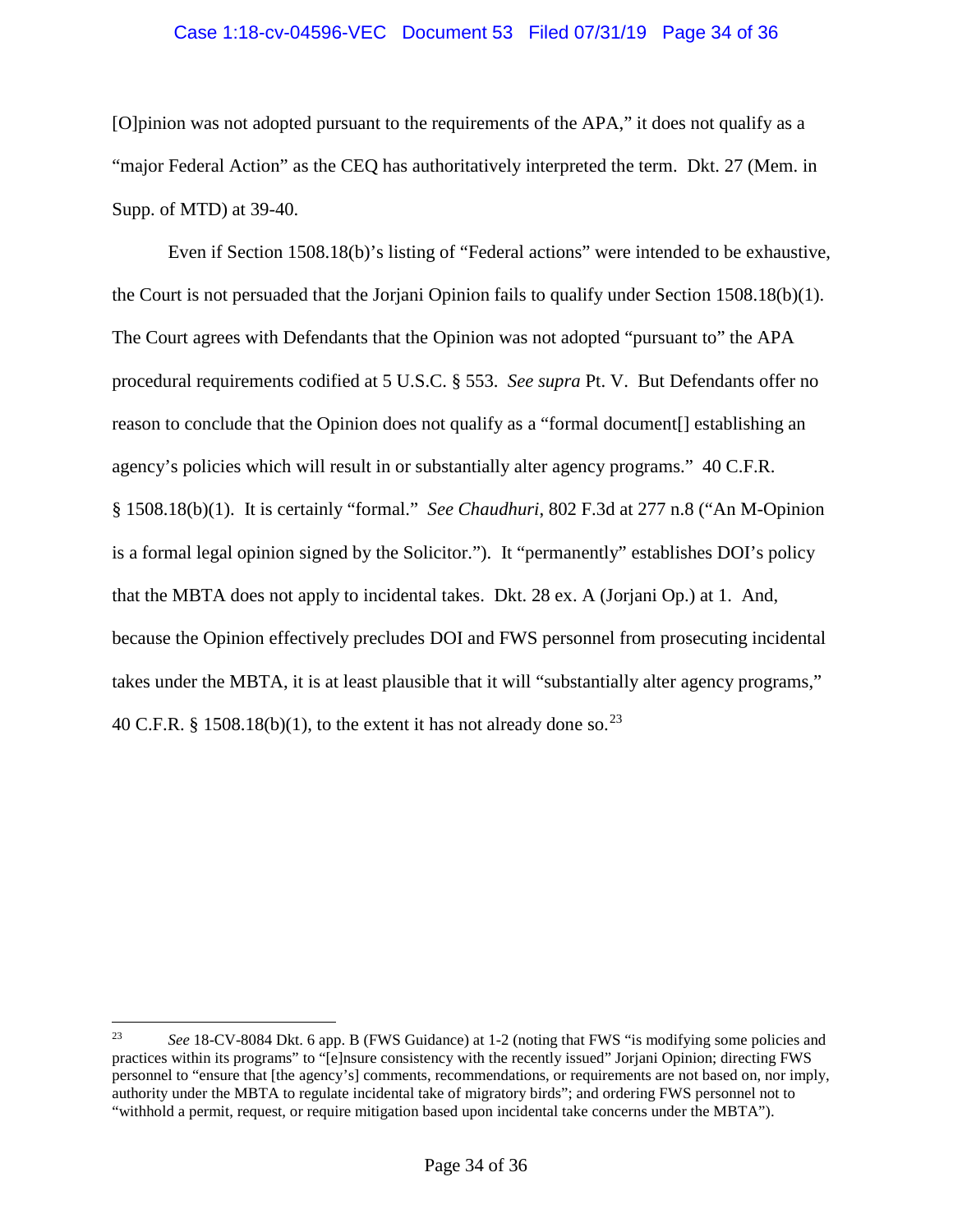Because the Jorjani Opinion plausibly qualifies as a "major Federal action" as Section

 $1508.18(b)(1)$  interprets the term,<sup>24</sup> the Court denies Defendants' motion to dismiss the Audubon

Plaintiffs' NEPA claim.25

# **CONCLUSION**

For the foregoing reasons, these cases are consolidated pursuant to Fed. R. Civ. P.

42(a)(2) under Docket No. 18-CV-4596, and Defendants' motions to dismiss are GRANTED IN

PART and DENIED IN PART. The Audubon Plaintiffs' claim that the Jorjani Opinion was

The Court notes that Defendants' reading of Section 1508.18(b)(1) appears to be at odds with DOI's own regulations interpreting NEPA. One of those regulations provides that a DOI-proposed action "is subject to the procedural requirements of NEPA if it would cause effects on the human environment . . . and is subject to bureau control and responsibility." 43 C.F.R. § 46.100(a). A subsequent regulation excludes "legal opinions," among other actions, from NEPA coverage. *Id.* § 46.210(d). Yet another regulation provides, however, that an agency action that ordinarily would be categorically excluded from NEPA coverage nonetheless is covered if it has "significant impacts on such natural resources" as "migratory birds." *Id.* § 46.215(b). As Defendants acknowledge, *see* Dkt. 50 (Reply in Supp. of MTD) at 18 n.9, the fact that DOI's regulations purport to categorically exclude "legal opinions" from NEPA coverage indicates that legal opinions *can*, even in DOI's view, qualify as "major Federal actions" that are subject to NEPA under the right circumstances. Defendants may be right that not *every* legal opinion so qualifies, but it appears the Jorjani Opinion may: the Audubon Plaintiffs have plausibly pleaded that the Opinion "cause[s] effects on the human environment," 40 C.F.R. § 46.100(a); *see also supra* Pt. II.B; the Opinion is undisputedly "subject to bureau control and responsibility," *id.*; and it appears to "[h]ave significant impacts on . . . migratory birds," 40 C.F.R. § 46.215(b); *see also supra* Pt. II. The Court reserves a definitive decision on this issue until the parties more thoroughly brief it.

 $\overline{a}$ <sup>24</sup> Section 1508.18(b) interprets the term "Federal action" rather than "major Federal action," the key statutory phrase in 42 U.S.C. § 4332(2)(C). Another part of Section 1508.18(b) clarifies that, as used in 42 U.S.C.  $§$  4332(2)(C), the word "major" "reinforces but does not have a meaning independent of" the word "significantly," as in "significantly affecting the quality of the human environment." The upshot is that an agency action that falls into one of Section 1508.18(b)'s four categories of "Federal action" is a "major Federal action" under NEPA so long as it "significantly affect[s] the quality of the human environment." Because Defendants do not contest whether the Jorjani Opinion significantly affects the quality of the human environment, and because the Opinion qualifies as a "Federal action" under Section 1508.18(b), the Court is satisfied—at least at this phase of this litigation—that the Opinion is a "major Federal action" under 42 U.S.C. § 4332(2)(C).

<sup>25</sup> Because it has already held that the Jorjani Opinion was a final agency action, *see supra* Pt. III, the Court rejects Defendants' argument that the NEPA claim must be dismissed because a claim that an agency action was issued without NEPA compliance is really a claim under 5 U.S.C. § 706, which requires final agency action. *See*  Dkt. 27 (Mem. in Supp. of MTD) at 39. And because the Court denies Defendants' motion to dismiss the NEPA claim on the ground that, at least at this stage, the Jorjani Opinion appears to be a major federal action, it need not and does not address the Audubon Plaintiffs' contention that, even if the Jorjani Opinion does not itself qualify as a major federal action, it and FWS's guidance regarding the Opinion together so qualify. *See* 18-CV-4601 Dkt. 34 (Audubon Mem. in Opp. to MTD) at 28-29.